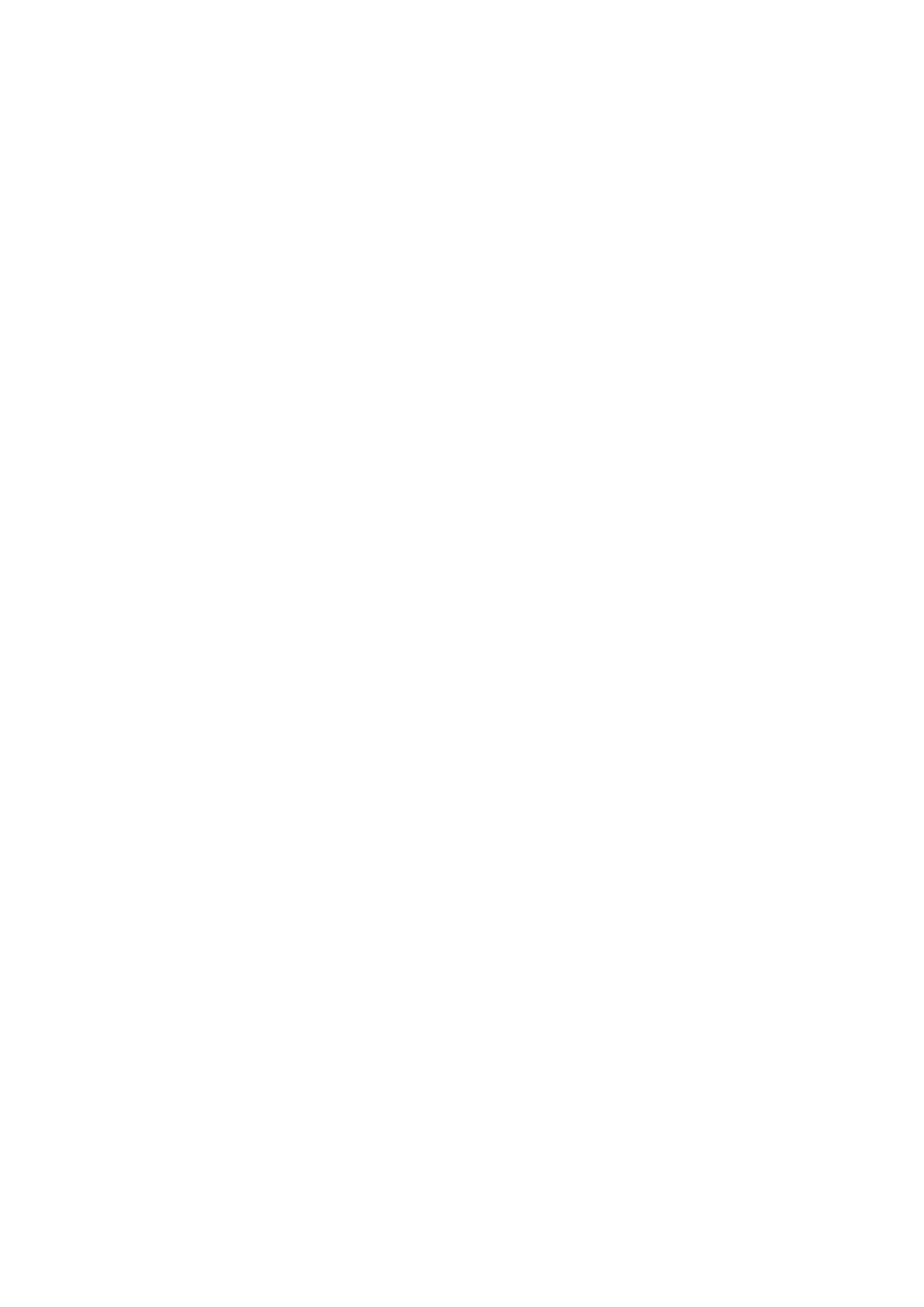

#### **About Gas Industry Co.**

Gas Industry Co is the gas industry body and co-regulator under the Gas Act. Its role is to:

- develop arrangements, including regulations where appropriate, which improve:
	- the operation of gas markets;
	- access to infrastructure; and
	- consumer outcomes.
- develop these arrangements with the principal objective to ensure that gas is delivered to existing and new customers in a safe, efficient, reliable, fair and environmentally sustainable manner; and
- oversee compliance with, and review such arrangements.

Gas Industry Co is required to have regard to the Government's policy objectives for the gas sector, and to report on the achievement of those objectives and on the state of the New Zealand gas industry.

Gas Industry Co's corporate strategy is to 'optimise the contribution of gas to New Zealand'.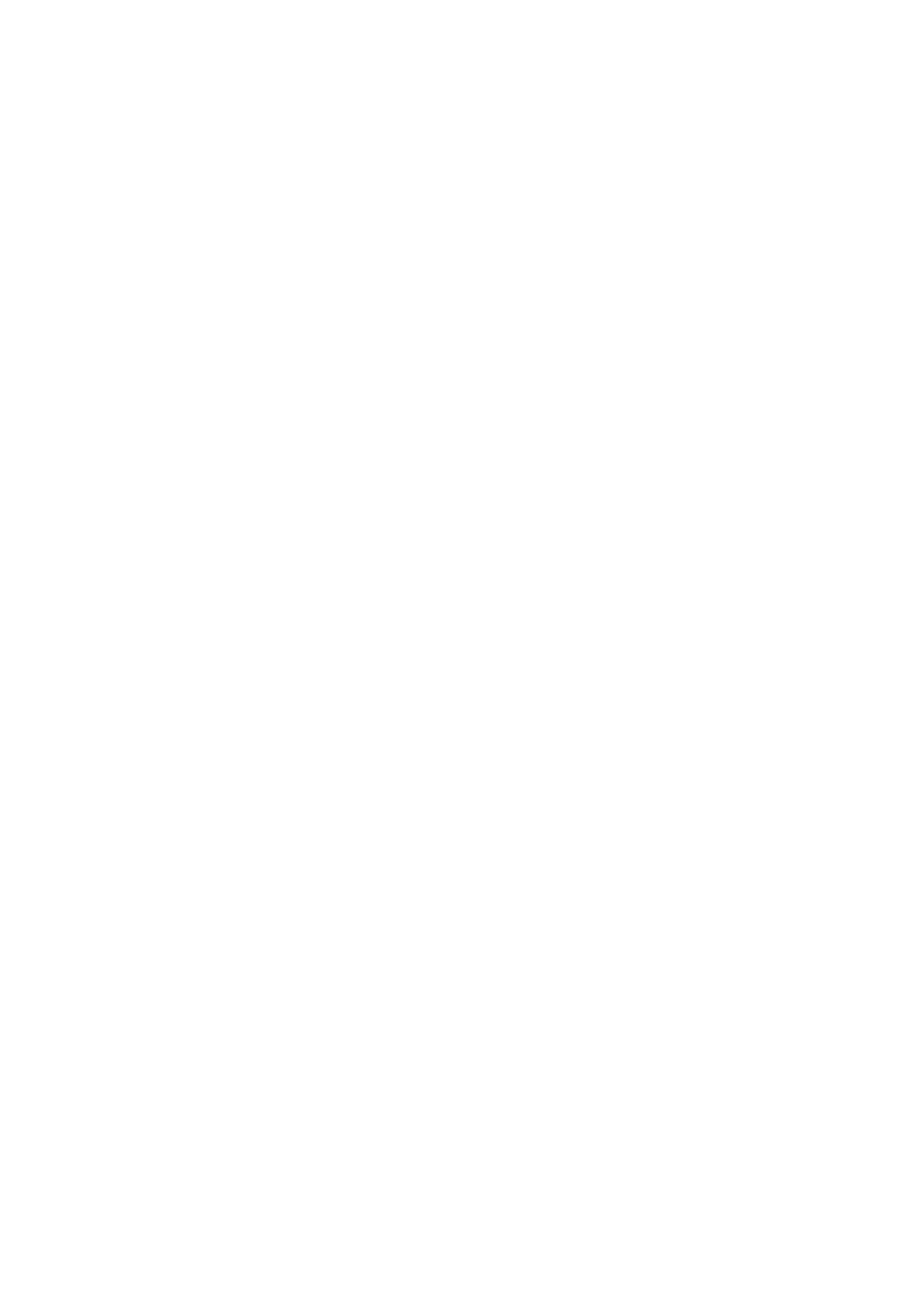# **Executive Summary**

In December 2013, Gas Industry Co provided an update on arrangements for allowing interconnection to gas transmission pipelines. Among other matters, we reported that gas trading markets had been established by:

- NZX Limited (NZX), at a Notional Welded Point on the Maui pipeline; and
- Transpower Limited (Transpower), at Frankley Road on the Vector pipeline.

Efficient arrangements for the short-term trading of gas as part of an efficient wholesale market is an outcome sought by the April 2008 Government Policy Statement on Gas Governance (GPS), against which we are required to report. We undertook to provide the Minister with a separate report on the 'interconnection' of these gas trading markets, which is the purpose of this Report.

Since October 2013, market participants may trade gas on the Maui pipeline using a bilateral trading platform operated by NZX Limited, or on the Vector pipeline using a centrally cleared market operated by Transpower Limited. We have already seen benefits of greater price transparency, and believe that market participants are benefiting from operational efficiencies and cheaper options for balancing their gas supply and demand portfolios.

Each market was enabled by a different set of contractual arrangements, reflecting the different access arrangements on the Maui and Vector pipelines. Currently only the Transpower gas trading market has active market participants, with trades of approximately \$240,000/month since its inception in October 2013.

This Report:

- reviews the development of wholesale gas trading in New Zealand;
- describes the benefits we expect the new wholesale trading platforms will bring, their design features and how they fit with other transmission access arrangements; and
- considers possible policy issues, including the effects of the gas trading market operation on pipeline balancing.

Key findings are:

- (a) Gas Industry Co considers that the introduction of a gas trading market is a significant step towards achieving Government's policy objective of efficient arrangements for short-term trading of gas;
- (b) an independent review of the process for achieving gas trading market interconnection arrangements on the Maui pipeline found no issues requiring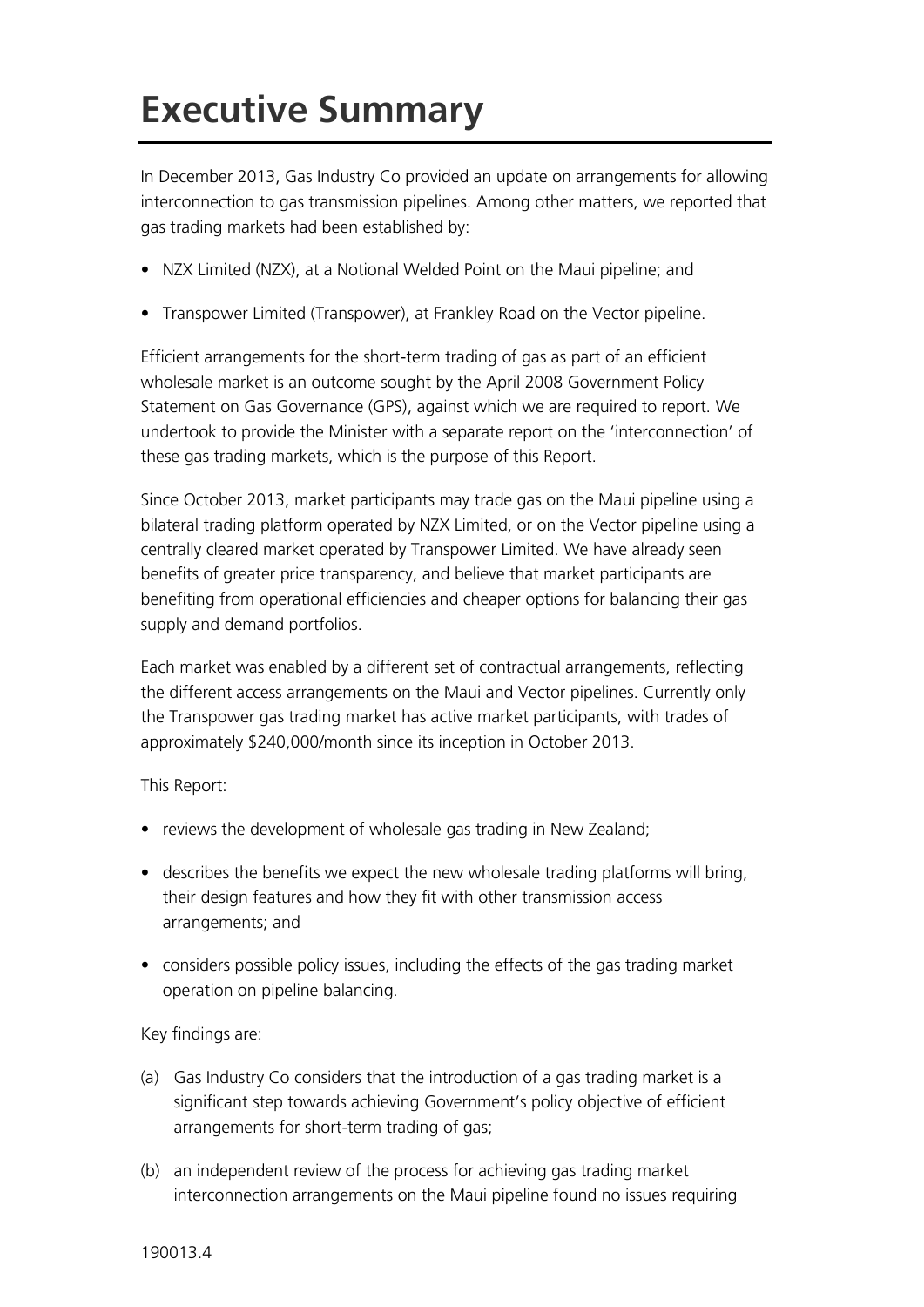intervention, but did identify a number of concerns the Maui pipeline owner has about pipeline balancing that could be exacerbated by the introduction of a gas trading market;

- (c) we recognise the Maui pipeline owner's concerns, but we consider that the risks arising from the introduction of the market are manageable. However, we believe it is prudent to keep track of balancing metrics in the immediate future and to be alert to any adverse consequences; and
- (d) the on-going industry efforts to improve transmission access arrangements in response to recent recommendations from a Panel of Expert Advisers under the Gas Transmission Investment Programme (GTIP) may also have consequences for pipeline balancing. Gas Industry Co will continue to encourage and monitor these developments.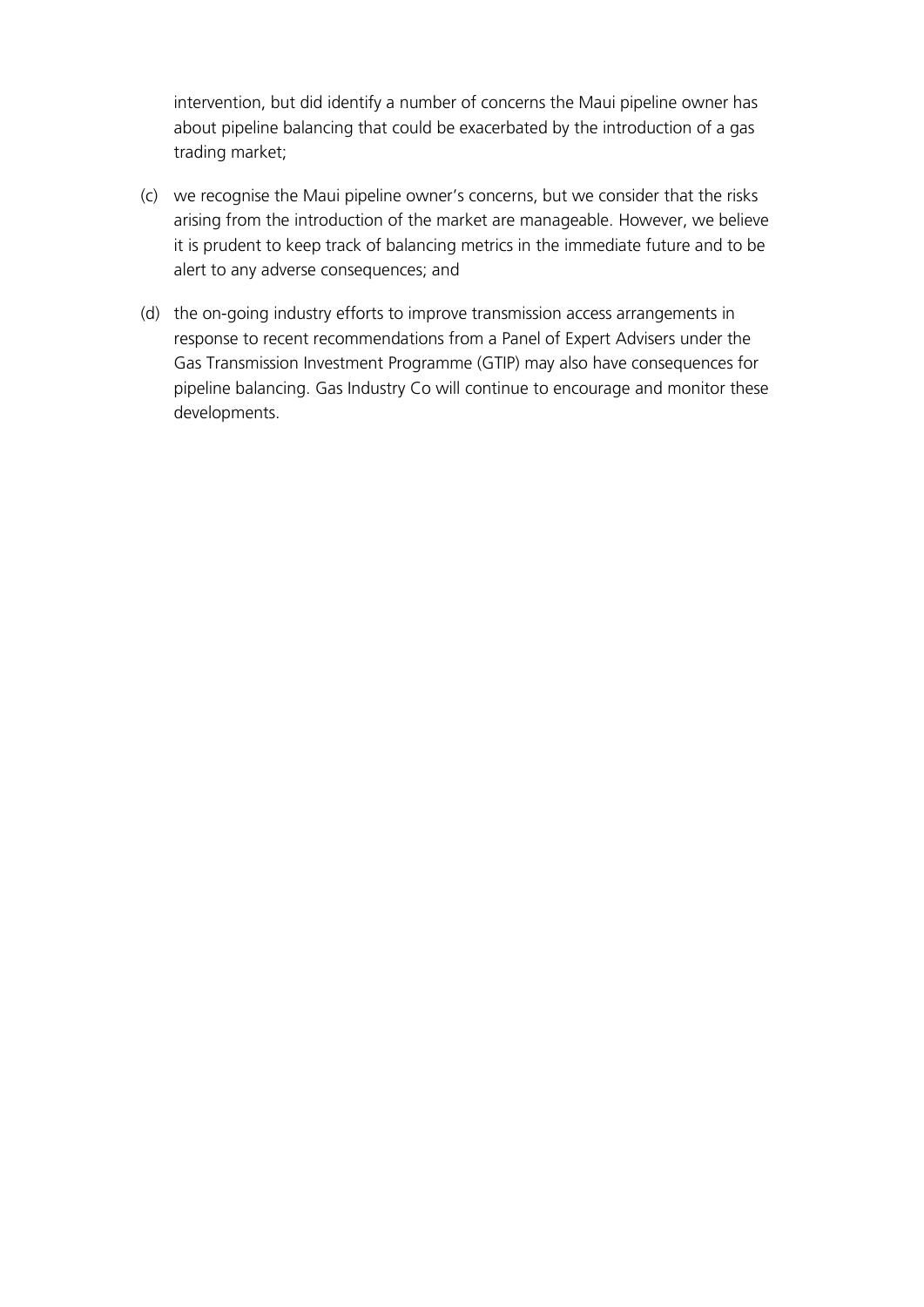### **Contents**

| 1   | Introduction                                            | 4  |
|-----|---------------------------------------------------------|----|
| 2   | Development of Wholesale Gas Trading in New Zealand     | 6  |
| 2.1 | 'Unbundling' of gas commodity and transmission services | 6  |
| 2.2 | Bi-lateral gas contracts                                | 7  |
| 2.3 | Introduction of the Balancing Gas Exchange (BGX)        | 7  |
| 2.4 | Trial wholesale market                                  | 9  |
| 2.5 | Introduction of the NZX and Transpower markets          | 9  |
| 2.6 | Recent gas market trading activity                      | 10 |
| 3   | Design and implementation of trading markets            | 12 |
| 3.1 | Market designs                                          | 12 |
| 3.2 | Enabling arrangements                                   | 13 |
| 3.3 | Gas Industry Co observations                            | 15 |
| 4   | <b>Consideration of possible policy issues</b>          | 17 |
| 4.1 | 'Interconnection' review                                | 17 |
| 4.2 | Discussion                                              | 19 |
| 4.3 | Gas Industry Co observations                            | 21 |
| 5   | <b>Key findings and next steps</b>                      | 23 |
| 5.1 | Key findings                                            | 23 |
| 5.2 | Next steps                                              | 23 |

#### **Glossary 24**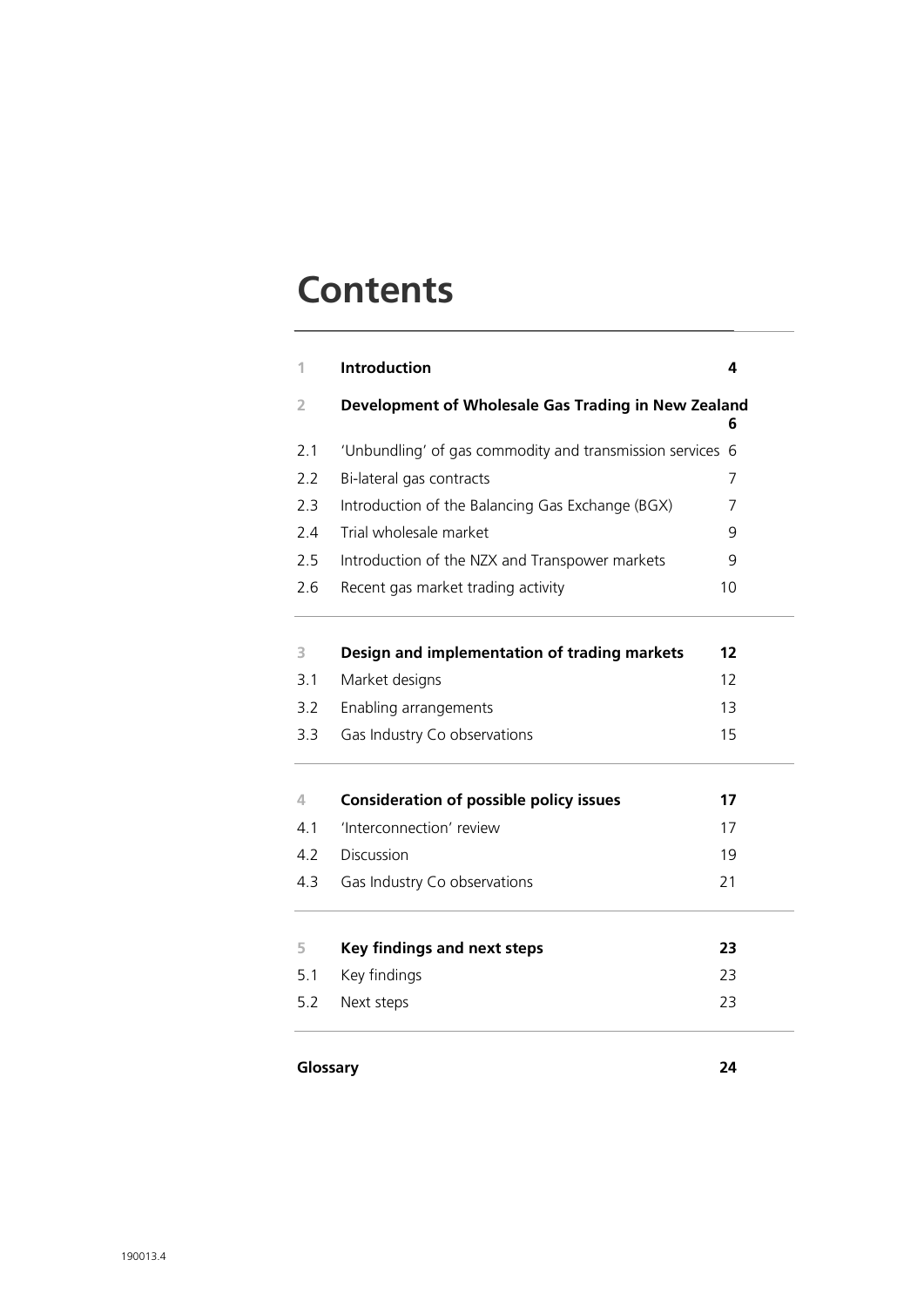# **1 Introduction**

The GPS requires Gas Industry Co to report on outcomes for the gas industry that include efficient arrangements for the short-term trading of gas (as part of an efficient wholesale market) and access to transmission pipelines. Market-based gas trading on the transmission pipelines has the potential to bring a range of benefits. In addition to facilitating transactional efficiency and improving price transparency, it should make it easier for pipeline users to balance the quantities of gas they inject and withdraw from the pipelines.

In addition, Section 43F of the Gas Act 1992 (Gas Act) expressly allows for regulation:

…providing for the establishment and operation of wholesale markets for gas, including for—

- (i) protocols and standards for reconciling and balancing gas:
- (ii) clearing, settling, and reconciling market transactions:
- (iii) the provision and disclosure of data and other market information:
- (iv) minimum prudential standards of market participation:
- (v) minimum standards of market conduct:
- (vi) arrangements relating to outages and other security of supply contingencies: if required.

and:

… prescribing reasonable terms and conditions for access to and use of transmission or distribution pipelines:

In relation to physical interconnections, Gas Industry Co has been working with industry participants to improve arrangements for parties wishing to physically interconnect their facilities with the open access transmission systems. Our views on interconnection best practice are set out in a document entitled: Transmission Pipeline Interconnection Guidelines, February 2009 (Interconnection Guidelines).

In response to the Interconnection Guidelines, the transmission system owners (TSOs) evolved their processes. Since then we have reviewed a number of pipeline interconnections to see how well the new arrangements are working. We consider that significant improvements have been achieved and, after reporting these to the then Associate Minister of Energy and Resources in 2010, we were asked to conduct a follow-up review to see how well the new arrangements are working in practice.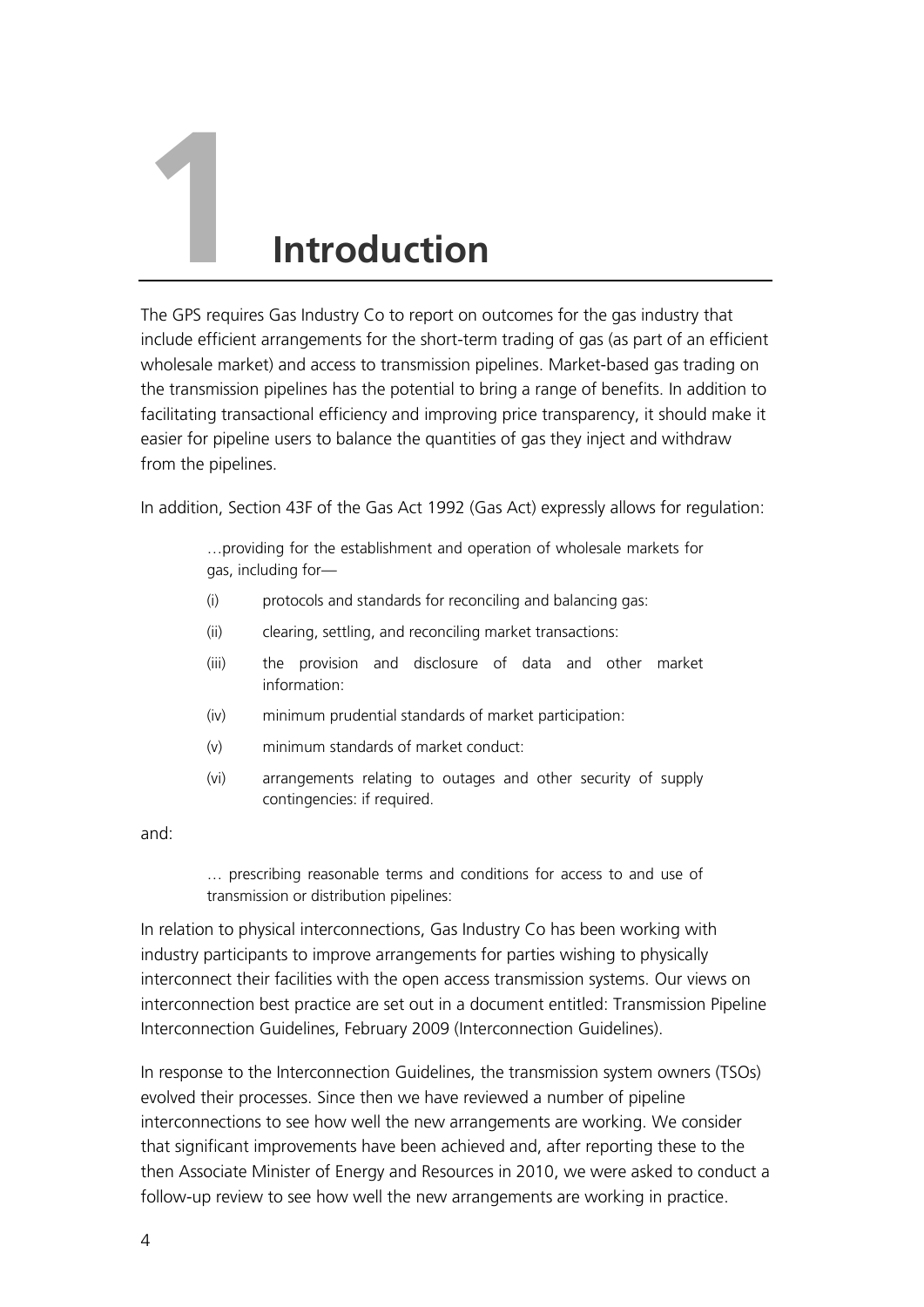We have since reviewed two physical interconnections to the Vector pipeline and one to the Maui pipeline. We will report on these separately. We are reporting on the 'interconnection' of the gas trading markets because it raises some similar issues, and because gas trading is a matter we are required to report on under the GPS.

We updated the Minister of Energy and Resources on these developments in a letter dated 20 December 2013. Among other matters, we reported that gas trading markets had been established by:

- NZX Limited (NZX), at a Notional Welded Point on the Maui pipeline; and
- Transpower Limited (Transpower), at Frankley Road on the Vector pipeline.

This Report arises from our undertaking to the Minister to report on these gas trading market developments, in addition to reporting on the physical interconnections. It describes the contractual arrangements that enable the new gas markets and considers whether they have broader implications for transmission access or other gas industry arrangements.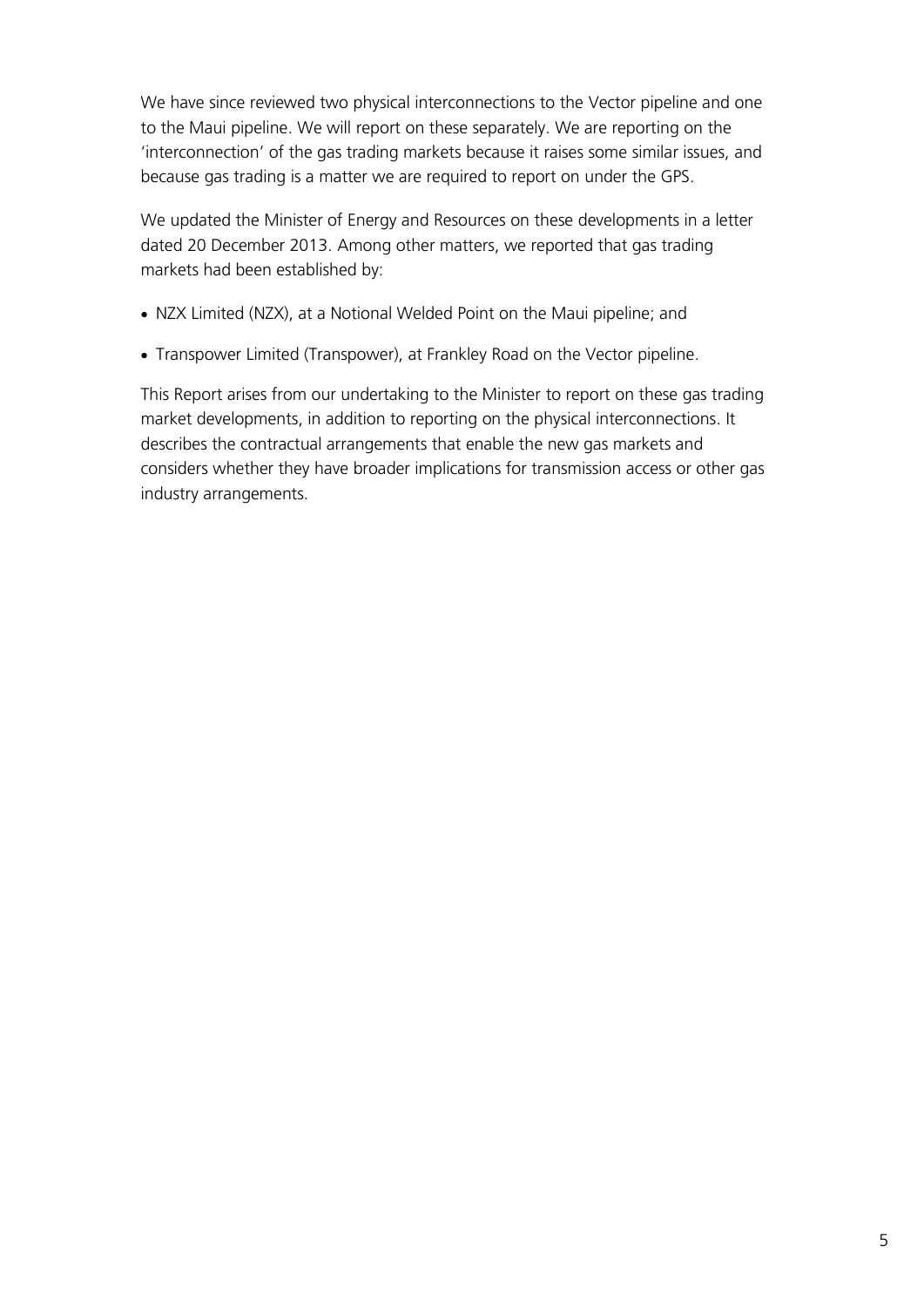

# **2 Development of Wholesale Gas Trading in New Zealand**

In this chapter we outline how wholesale gas trading arrangements in New Zealand evolved. Readers who would like more detail can refer to the Wholesale Market chapter of Gas Industry Co's publication: *The New Zealand Gas Story - the State and Performance of the New Zealand Gas Industry*.

#### **2.1 'Unbundling' of gas commodity and transmission services**

#### **Early years**

The development of New Zealand's major natural gas fields was secured by long-term 'take-or-pay' contracts. These were 'delivered gas' contracts that bundled together the gas itself ('gas commodity') and the transport of that gas from source to destination ('transmission service').

In the late 1980s, the Commerce Commission administered price control on the gas industry. Through various price control rulings it began to 'unbundle' the prices of the gas commodity and its transmission service. This separation of the delivered gas product into those components that are potentially competitive (gas commodity) and those with natural monopoly characteristics (transmission service), was in line with similar reforms taking place in the United States<sup>1</sup>, the UK and Australia.

#### **Gas Act 1992**

A Government-initiated in-depth review of the New Zealand gas industry in the early 1990s led to fundamental gas sector reforms that were translated into the Gas Act 1992. These reforms deregulated the market through the abolition of the exclusive retail franchise areas and a move from price control to market-based pricing. They also introduced a light-handed regulatory regime centred on information disclosure, but retained the threat of re-regulation. An amendment to the Gas Act in 2004 established Gas Industry Co as the gas industry's approved co-regulatory body.

While the reforms stopped short of mandating the legal separation of the gas trading and gas transportation businesses, they nevertheless prompted the Natural Gas Corporation of New Zealand Limited (NGC) to negotiate replacement contracts with gas utility companies that unbundled the previous delivered gas arrangements into

<sup>&</sup>lt;u>.</u> <sup>1</sup> Notably, in 1992, the US Federal Energy Regulatory Commission's Order 636 required interstate pipeline companies to provide open access transportation and storage and to separate gas sales and transportation services.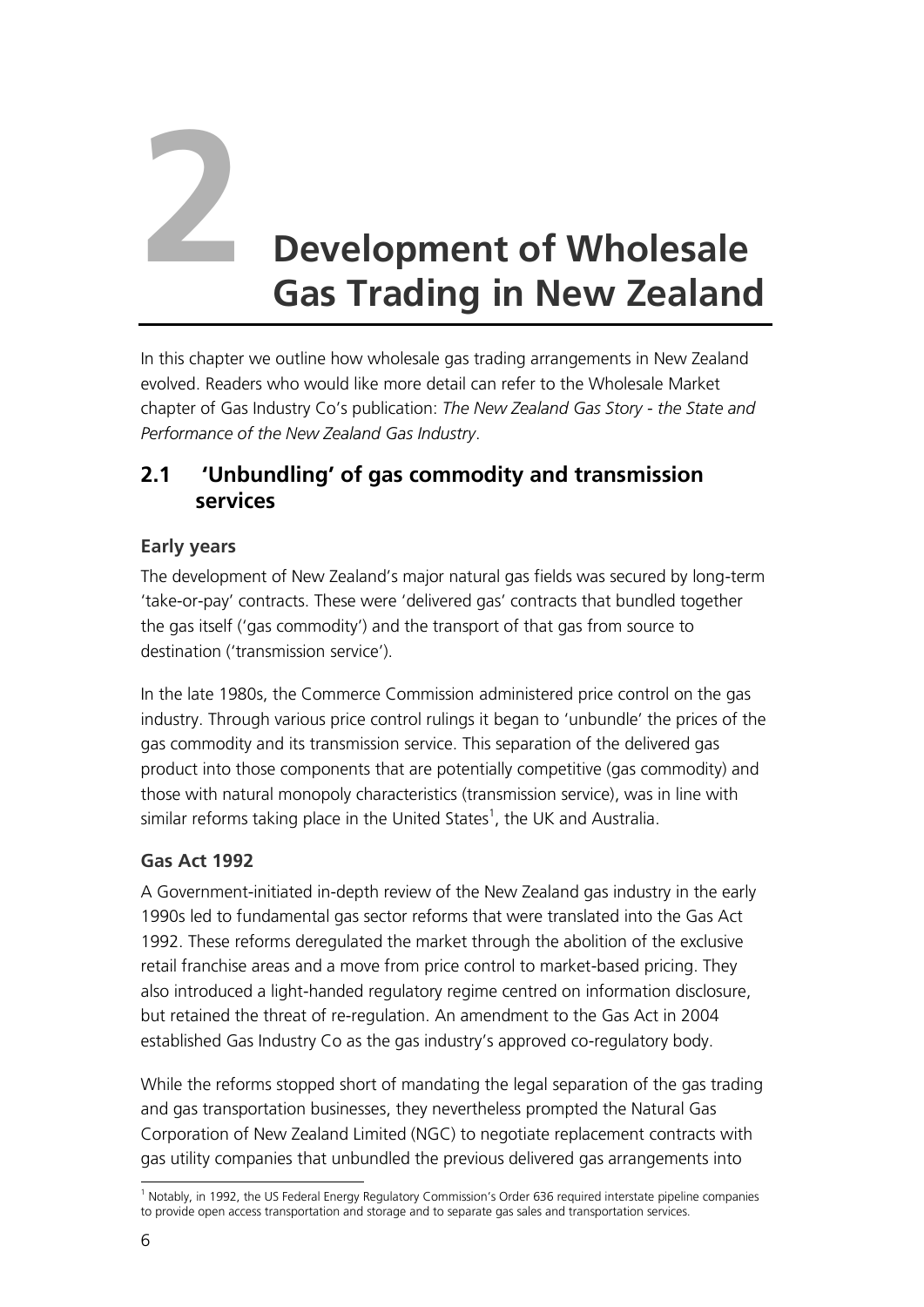separate gas supply and transport elements. The new transport arrangements also introduced open access to NGC's transmission pipelines. In parallel with these changes, downstream gas utility companies began to unbundle their businesses into gas retailing and gas distribution functions.

#### **Open access to transmission pipelines**

NGC (subsequently to become part of Vector), formally unbundled its services and offered open access from 1996, and Maui Development Limited (MDL) offered unbundled transmission services on the Maui pipeline from 2005.

#### **2.2 Bi-lateral gas contracts**

#### **Matching supply and demand arrangements to maintain balance**

A party trading gas generally secures its market position by matching its downstream market demand portfolio with upstream supply arrangements with producers. The arrangements with producers are generally 5 to 10 year contracts with agreed gas uplift profiles, allowing for some variation of the profile.

To maintain pressure in a transmission pipeline within its normal operating range, each pipeline user is encouraged to maintain a 'balanced position' between its gas injections and gas withdrawals. However, since market demand can be difficult to predict, pipeline users need some flexibility to vary the amount of gas they inject and/or withdraw from the pipeline.

#### **The emergence of short-term gas as a separate product**

As the industry transitioned away from a gas supply base dominated by the Maui field, to one comprising many smaller fields, the amount of flexibility offered in pipeline user's long-term supply contracts tended to reduce. In this situation pipeline users may need to supplement their long-term supply contracts with short-term arrangements to maintain balanced daily positions. Such short-term gas is generally at a higher price, reflecting the higher cost of providing such flexibility, and difficult to secure, given the time necessary to seek out counterparties willing and able to supply it.

#### <span id="page-10-0"></span>**2.3 Introduction of the Balancing Gas Exchange (BGX)**

#### **The need for 'residual balancing'**

Despite the best efforts of pipeline users to maintain their individual balance positions, there will be occasions when the pipeline operator will need to buy or sell 'balancing gas' to keep the inventory of gas in the pipeline (the 'linepack') within safe operating limits. In the early years of Maui pipeline open access this was done by calling on flexible Maui gas supply arrangements provided by the pipeline owners. This facility was progressively replaced by more market-based arrangements including, in 2009, MDL instituting an online balancing gas market known as the Balancing Gas Exchange (BGX).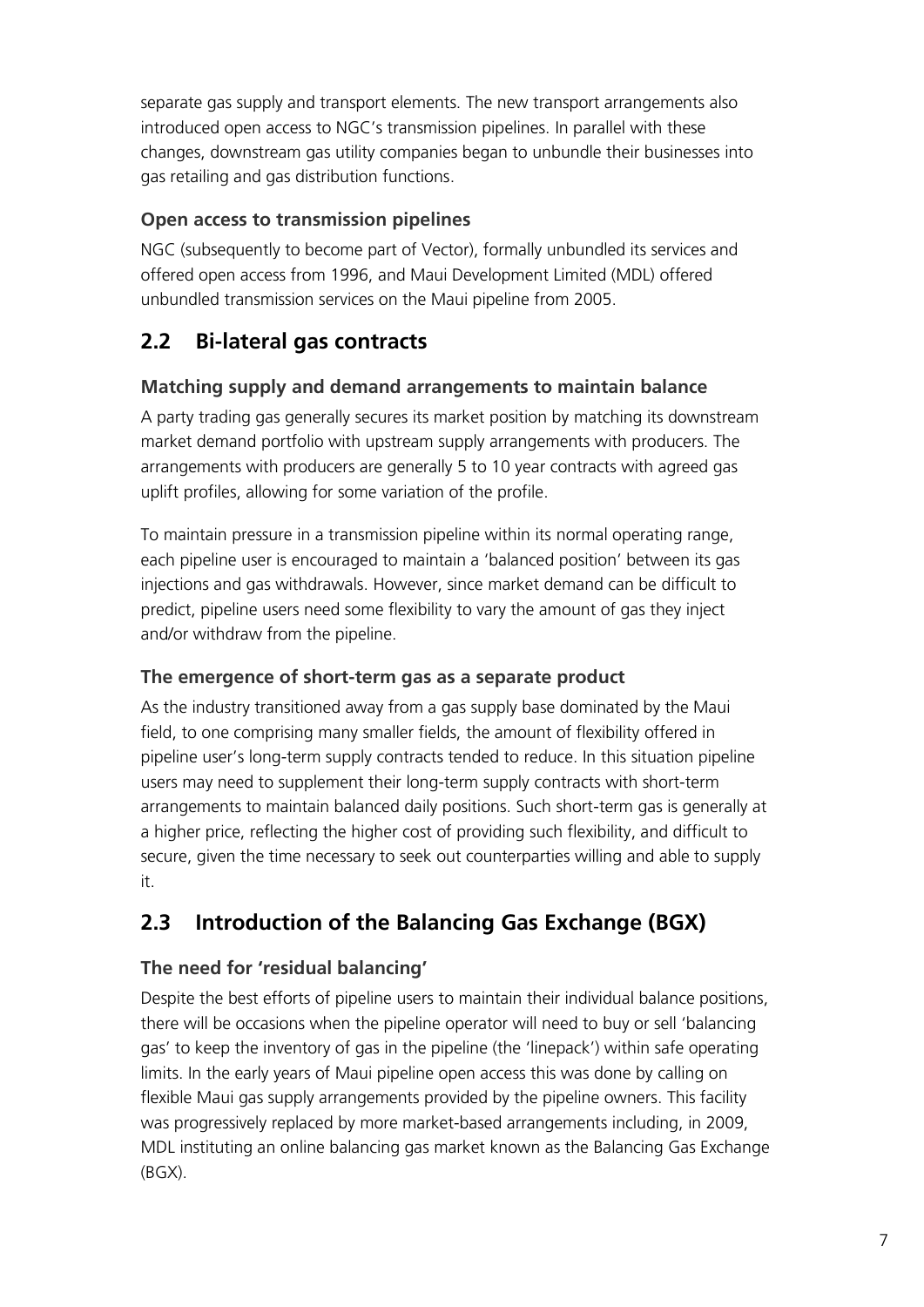For pipeline users, the risk of receiving a share of the market-based costs of balancing (rather than the low cost arrangement previously provided by the pipeline owners) gave them added incentive to improve their individual balancing performance. The resulting improvement reduced the amount of 'residual balancing' the pipeline operator needed to perform, as can be seen from [Figure 1.](#page-11-0) In essence more balancing was being done by individual pipeline users, so the pipeline operator did not need to do so much residual balancing.



#### <span id="page-11-0"></span>**Figure 1 – Residual balancing on the Maui pipeline**

The BGX significantly improves transparency. It displays pipeline balance conditions and enables MDL's Commercial Operator, Transact Limited, to call for bids to buy or sell balancing gas (when there is respectively too much or too little gas in the pipeline), and for BGX participants to post offers to meet those requests. While the BGX improves the ability of the pipeline operator to perform its residual balancing role, it does not have the functionality to allow pipeline users to trade with each other.

MDL's Commercial Operator did take some steps towards developing the BGX into a fully functioning gas trading market, but the initiative was not supported by industry participants and, in time, MDL withdrew its support for the project.

#### **Residual balancing is only done on the Maui pipeline**

It should be noted that there is only active residual balancing on the Maui pipeline. Vector has decided that it is not efficient for it to manage its linepack by buying or selling balancing gas in the same way Maui does. Vector does, however, buy and sell gas to manage its unaccounted-for-gas (UFG) position and to manage its own balancing position in relation to gas used by compressors.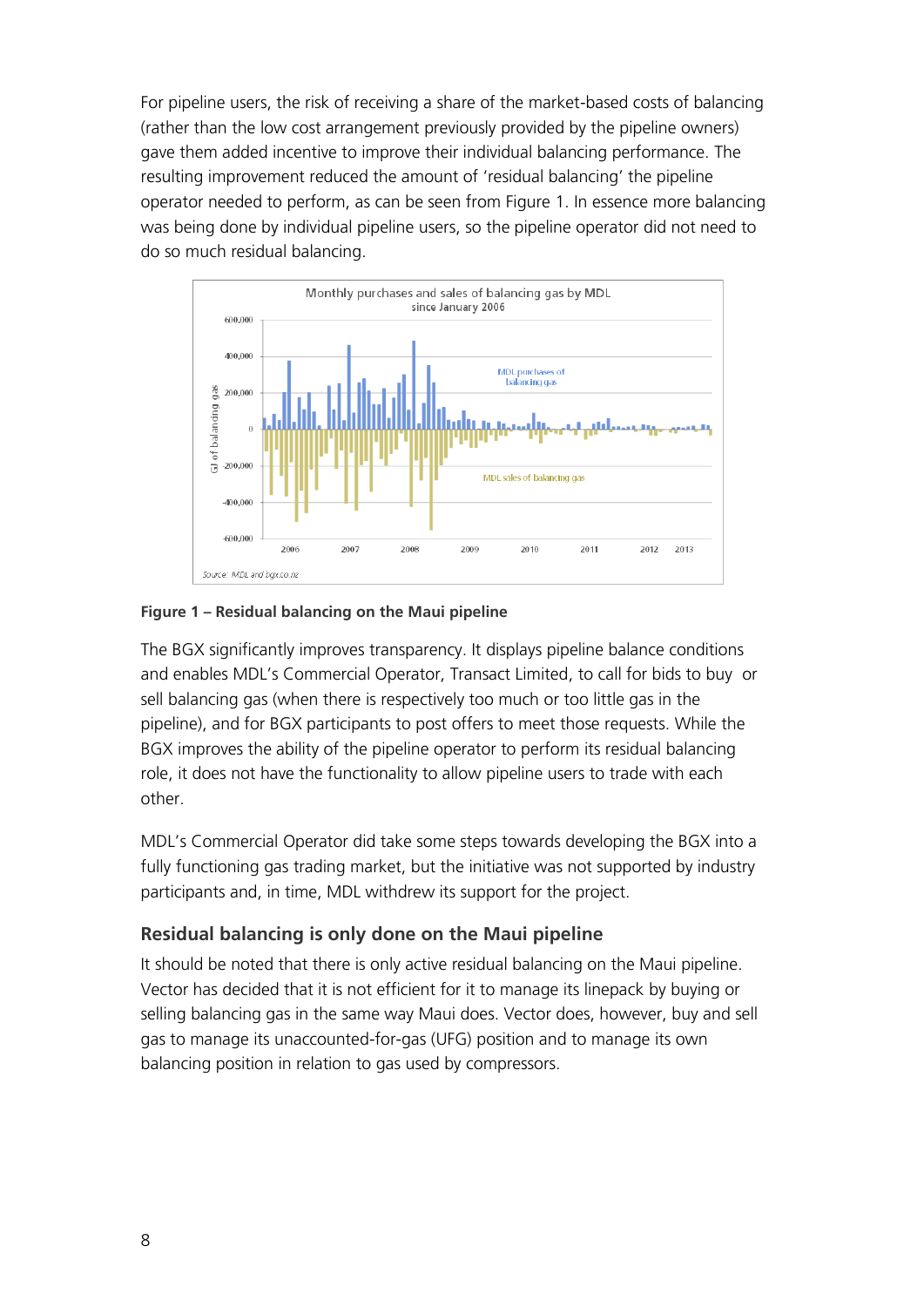#### **2.4 Trial wholesale market**

#### **Early efforts to provide users with a short-term gas market**

Establishing efficient arrangements for short-term gas trading has the potential to improve transactional efficiency, provide price transparency, and make it easier for pipeline users to balance the quantities of gas they inject and withdraw from the pipelines.

With this in mind, Gas Industry Co facilitated the establishment of a trial gas trading platform in 2010 for short-term gas trading. However, the trading platform was not supported by pipeline users, and was abandoned. There are different views on why pipeline users did not support the initiative. The structural characteristics of the New Zealand gas market where a high proportion of demand is concentrated among relatively few end-users<sup>2</sup> may have been a factor. Such end users are generally better able to predict and/or manage their demand. Also, pipeline users had already improved their balancing performance in response to the phase out of the cheap pipeline balancing based on Maui field flexibility, and might not have considered that the extra effort to trade gas on a wholesale market was worth the savings that could be achieved.

However, further changes to balancing incentives are now in train that may increase the appetite for short-term trading. Efforts to improve the efficiency of gas balancing arrangements have led to the pending introduction of back-to-back (B2B) balancing, which aims to target the costs of residual balancing of the pipeline to the parties causing imbalance. B2B balancing will displace the current arrangement where the cost of residual balancing actions are largely 'socialised' among users, allowing 'causers' to avoid full responsibility for their imbalances. The change will give system users a greater incentive to maintain balanced positions, and anticipation of this change may partly account for the renewed interest in a gas trading market.

#### **2.5 Introduction of the NZX and Transpower markets**

#### **Recent initiatives to provide users with a short-term gas market**

During 2013 two organisations sought to enable gas trading among pipeline users by negotiating arrangements to 'interconnect' their gas trading markets. No physical interconnection is involved, rather 'interconnection' refers to the gas trading market transactions being integrated into the framework of other transactions inherent in the TSO's access arrangements (as provided for in the TSOs' multi-lateral access 'codes').

In the first instance, NZX and Transpower each opened negotiations with MDL to put in place Interconnection Agreements (ICAs). Following negotiations over the period March to September 2013, NZX concluded an ICA with MDL, but Transpower chose

 2 In 2012, for example, power generation, petrochemical and industrial users were just 0.57 percent of gas customers, but accounted for around 91 percent of consumption. By contrast, most of the gas available for consumption in the UK is used by the numerically high residential and commercial sectors and, in Victoria, residential use accounts for over a third of total consumption.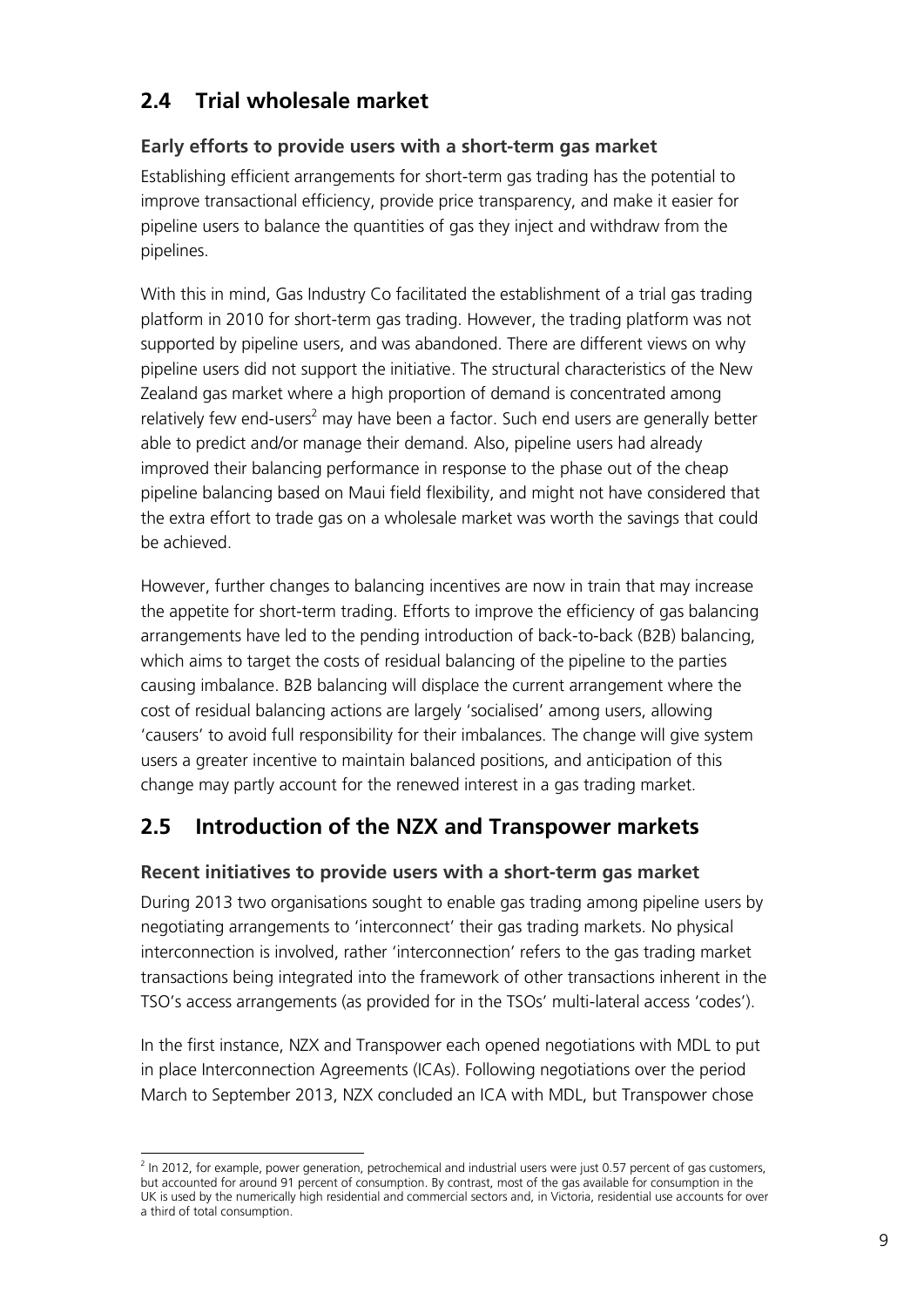instead to establish its market on the Vector pipeline by means of signing a Gas Transfer Agreement (GTA).

#### **2.6 Recent gas market trading activity**

At the time of writing there are no registered participants on the NZX market and no gas trades have occurred. However, Transpower's emsTradepoint market has traded an average of \$240,000/month since its inception in October 2013, as illustrated in [Figure 2.](#page-13-0)



<span id="page-13-0"></span>**Figure 2 - Value of trades on Transpower's emsTradepoint market**

The platform also makes a full set of market trading outcomes publicly available, as illustrated in [Figure 3.](#page-14-0) While a similar set of information is available for trades of balancing gas on the BGX, the number of participants on the BGX is much smaller because it is only available to Maui pipeline users, and is only active when the MDL Commercial Operator wishes to buy or sell balancing gas. It is therefore not such a good indicator of the market price of gas.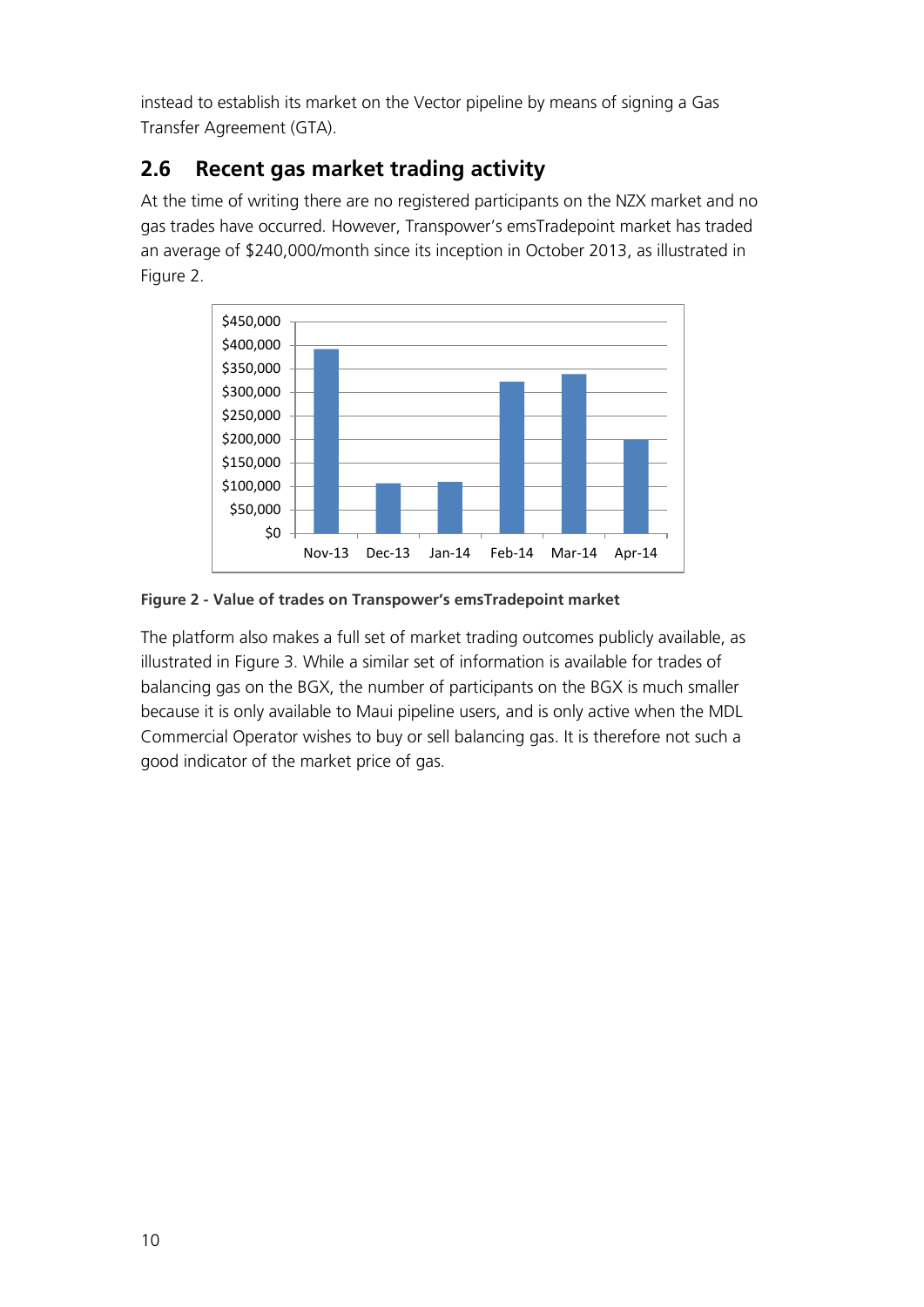

<span id="page-14-0"></span>**Figure 3 - Market Results page on Transpower's emsTradepoint website**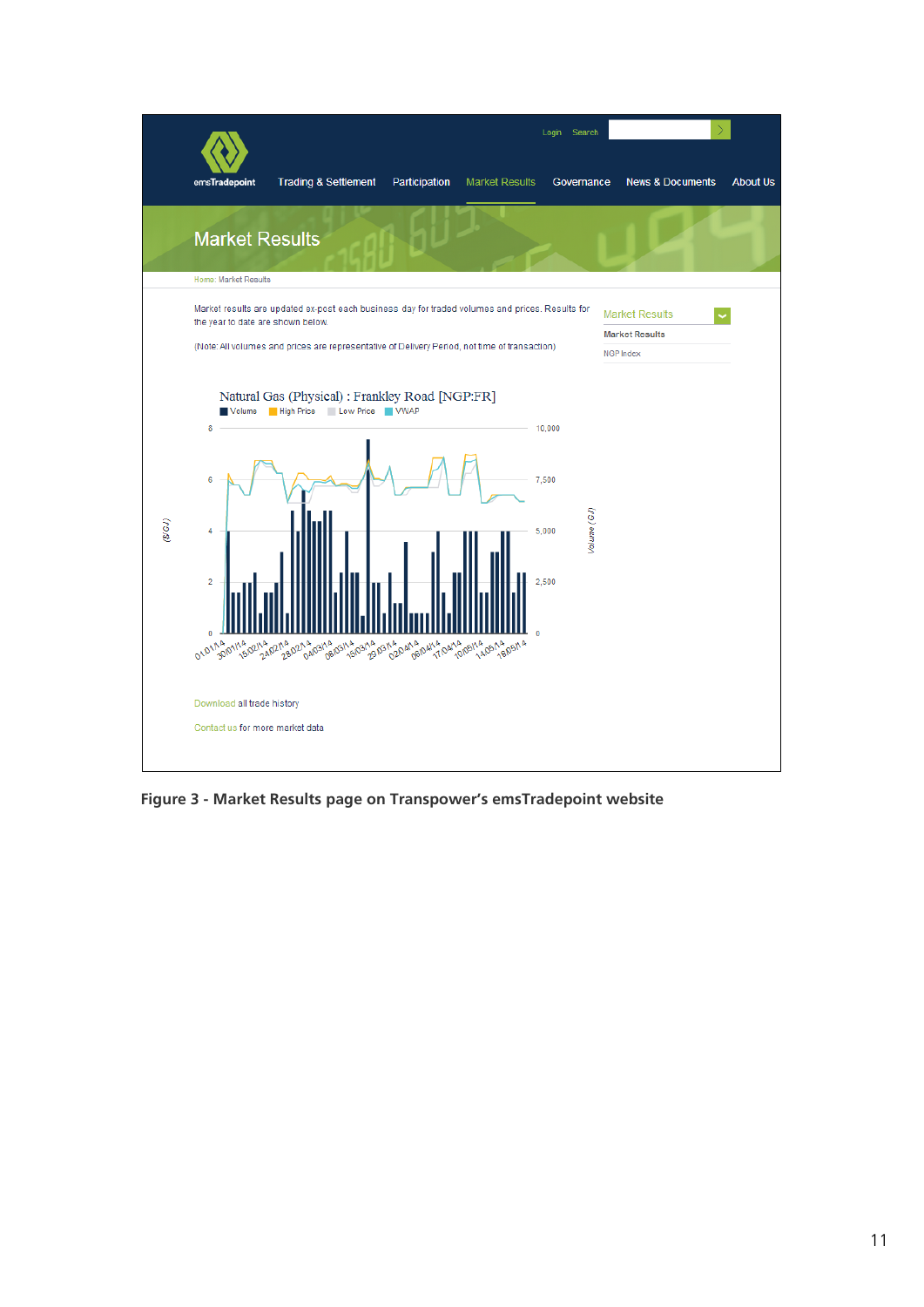# **3 Design and implementation of trading markets**

In this chapter we describe the essential features of the NZX and Transpower's emsTradepoint market designs, and the arrangements that brought those markets into operation.

#### **3.1 Market designs**

In essence, each Participant on the NZX market must be a Maui pipeline shipper and can trade directly with a whitelist<sup>3</sup> of other shippers it is willing to trade with. Each Participant on Transpower's emsTradepoint market must be a Vector pipeline shipper but, in contrast to the NZX market, trades are anonymous and are cleared by the market operator, Transpower. Other features of the market are summarised in [Table](#page-15-0)  [1.](#page-15-0)

| <b>Feature</b>   | NZX's NZ Gas Market                                                                                                                                                                                                                        | Transpower's emsTradepoint Market                                                                           |
|------------------|--------------------------------------------------------------------------------------------------------------------------------------------------------------------------------------------------------------------------------------------|-------------------------------------------------------------------------------------------------------------|
| <b>Type</b>      | Web-based electronic platform to<br>facilitate bi-lateral trading                                                                                                                                                                          | Web-based electronic trading platform<br>with central counterparty settlement                               |
| Counterparty     | Each participant specifies<br>'whitelist'                                                                                                                                                                                                  | Market operator (Transpower)                                                                                |
| Prudential cover | <b>None</b>                                                                                                                                                                                                                                | Full cover of credit and physical delivery<br>risk                                                          |
| Trading hours    | Open 7 days a week, 8:30am to<br>10:15am                                                                                                                                                                                                   | Open 7 days a week, 9am to 6pm                                                                              |
| Trade Location   | On the Maui pipeline at a<br>Notional Welded Point <sup>4</sup> at<br><b>Bertrand Road</b>                                                                                                                                                 | On Vector pipeline immediately<br>adjacent to the bi-directional<br>Receipt/Delivery point at Frankley Road |
| Products         | Intra-day, daily, weekly and<br>monthly products<br>Traders can enter bids and offers<br>for daily trades (up to 30 days in<br>advance), weekly trades (up to 4<br>weeks in advance), and monthly<br>trades (up to 6 months in<br>advance) | Inter-day, and day-ahead for future<br>deliveries up to 6 months in advance                                 |

#### <span id="page-15-0"></span>**Table 1 - Market design features**

 3 Each market participant provides a 'whitelist' which is a list of the other pipeline users that it is willing to trade with. <sup>4</sup> A Notional Welded Point is the location of a Trading Hub on the Maui pipeline where traded gas is deemed to be received and delivered.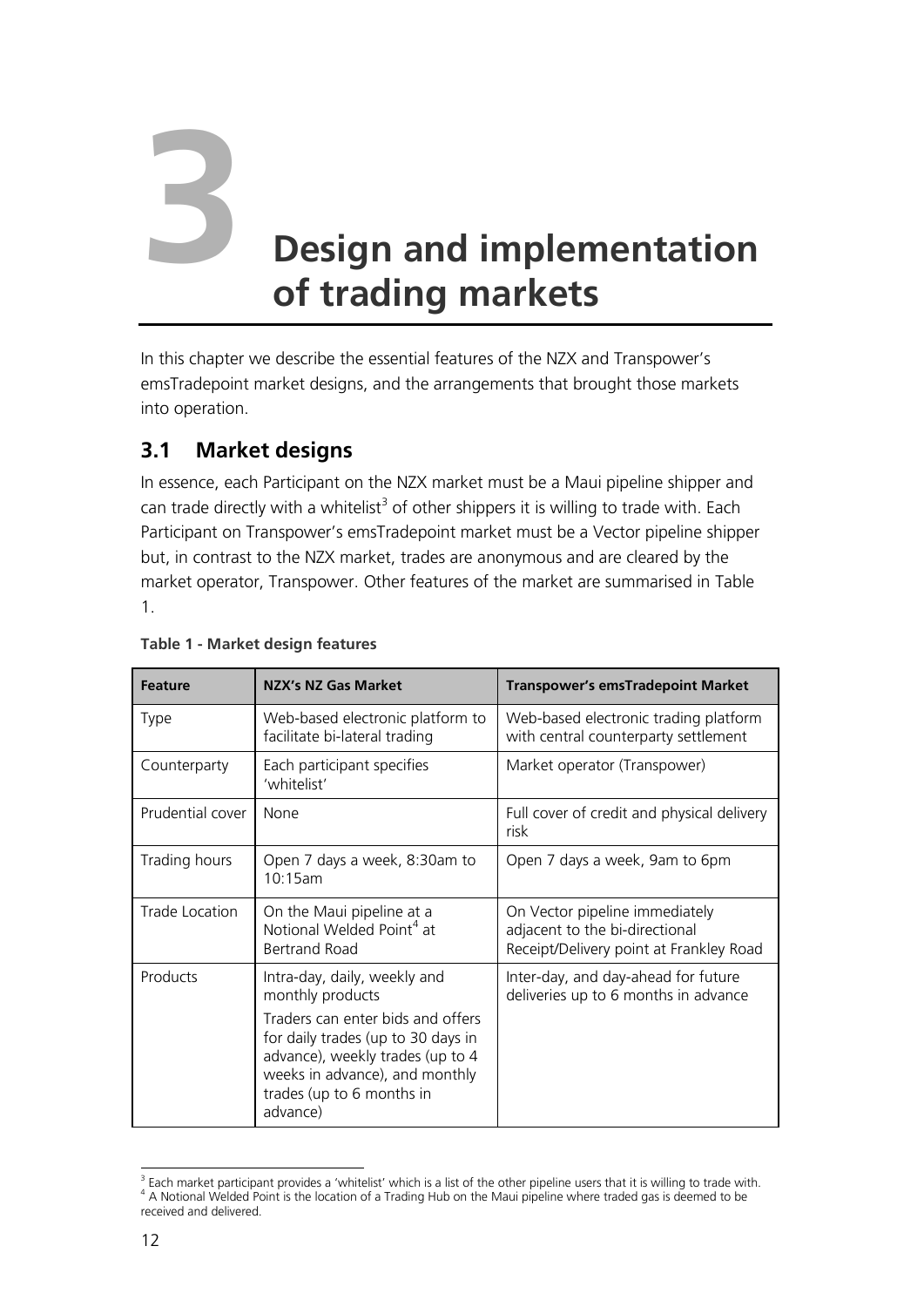| <b>Feature</b> | NZX's NZ Gas Market                                                                                                                      | <b>Transpower's emsTradepoint Market</b> |
|----------------|------------------------------------------------------------------------------------------------------------------------------------------|------------------------------------------|
| Visibility     | Once a trade is concluded, the<br>parties will be identified to each<br>other. Until then they have the<br>option of remaining anonymous | The market is anonymous                  |

#### **3.2 Enabling arrangements**

The contractual arrangements to enable each market are different. Largely this depends on whether the market operates on the Maui pipeline or the Vector pipeline and, to a lesser extent, depends on the design of the market. The key enabling arrangements are listed in [Table 2.](#page-16-0)

| <b>Function</b>                                                                | <b>NZX's NZ Gas Market</b>                                                   | Transpower's emsTradepoint<br><b>Market</b>                                                                  |
|--------------------------------------------------------------------------------|------------------------------------------------------------------------------|--------------------------------------------------------------------------------------------------------------|
| Arrangements for<br>access to and operation<br>of the markets                  | New Zealand Gas <b>Market</b><br><b>Rules</b>                                | emsTradepoint Market Rules                                                                                   |
| Binds the parties to the<br>MPOC, as varied by the<br>provisions of the $ICA5$ | <b>Interconnection Agreement</b><br>(ICA) between MDL and NZX                |                                                                                                              |
| Sets out how Gas<br>Transfer Agent will<br>reconcile and notify<br>quantities  |                                                                              | <b>Gas Transfer Agreement (GTA)</b><br>between each Participant,<br>Transpower and the Gas Transfer<br>Agent |
| Binds parties to Market<br><b>Rules</b>                                        | <b>Participant Undertaking</b><br>between each Participant and<br>N7X        | <b>Participant Agreement</b><br>between each Participant and<br>Transpower                                   |
| Gives effect to daily<br>cash-out of Participant<br>Variances                  | <b>Participant Variance</b><br>Agreement between each<br>Participant and NZX |                                                                                                              |

<span id="page-16-0"></span>**Table 2 - Arrangements enabling the markets**

#### **Why the enabling arrangements on the Maui and Vector pipelines are different**

The terms of use of the Maui and Vector pipelines are set out in the Maui Pipeline Operating Code (MPOC) and the Vector Transmission Code (VTC) respectively. The codes have many significant differences. One is that the MPOC sets out the multilateral terms for parties transporting gas (Maui shippers), and parties who are interconnected with the pipeline (Welded Parties), whereas the VTC only relates to Vector shippers. Another is that the MPOC is based on a 'flow on nominations' concept where pipeline users are required to nominate their intended gas flows and

 5 For example, the ICA extends MDL's rights to interrupt beyond the situations provide for in the MPOC to permit it to interrupt the market '…for any period which in MDL's opinion as a Reasonable and Prudent Operator is necessary to prevent undesirable pipeline conditions occurring or arising from activities at a Notional Welded Point'.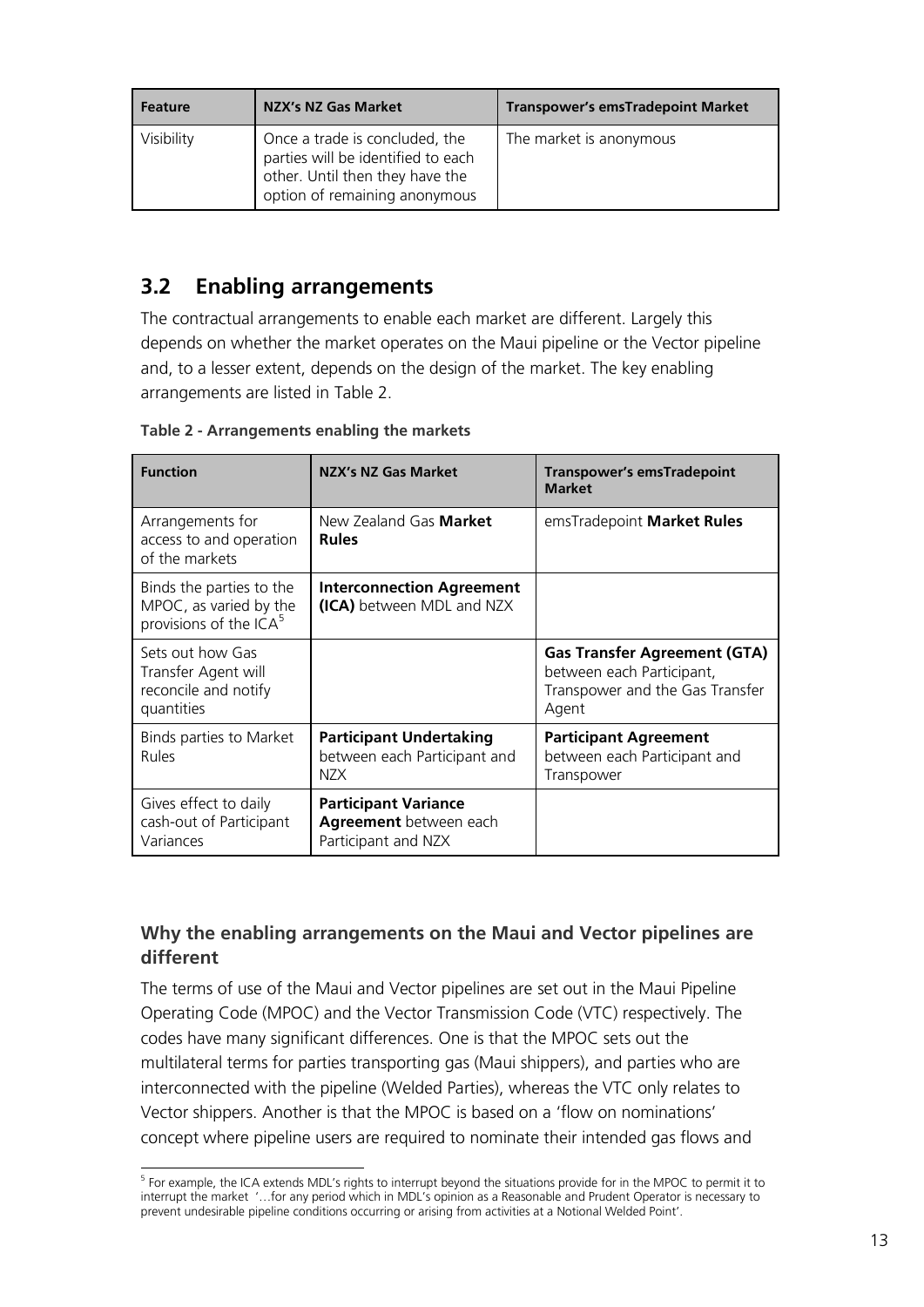then match physical deliveries to nominations within defined time periods, whereas the VTC does not mandate nominations.

These differences are reflected in the different approaches MDL and Vector took to enabling a gas wholesale market:

- MDL's approach was to treat the market as a 'Notional Welded Point', so the trading market operator is required to negotiate an Interconnection Agreement (ICA) with it. With the market established, Maui shippers need to nominate flows in and out of the Notional Welded Point to match their settled trades.
- Vector's approach was to treat the market in the same way as other points on its pipeline where gas transfers from one Vector shipper to another. This involved the trading market operator signing a Gas Transfer Agreement (GTA) which specifies how a Gas Transfer Agent is to reconcile settled trades.

From the perspective of a prospective market operator, Vector's approach allows for significantly simpler initial set-up arrangements, requiring much less negotiation (GTA's are standardised, simple, well established, relatively short contracts, whereas Notional Welded Point ICA's are somewhat customised, complex, new, and relatively long contracts). However, the on-going data processing associated with the Maui pipeline arrangements may be simpler since the rules are embedded in the pipeline's information system (OATIS), and the market operator interfaces directly with that system.

[Figure 4](#page-18-0) illustrates the location of the markets and the involvement of the Gas Transfer Agent in the Vector pipeline data reconciliations.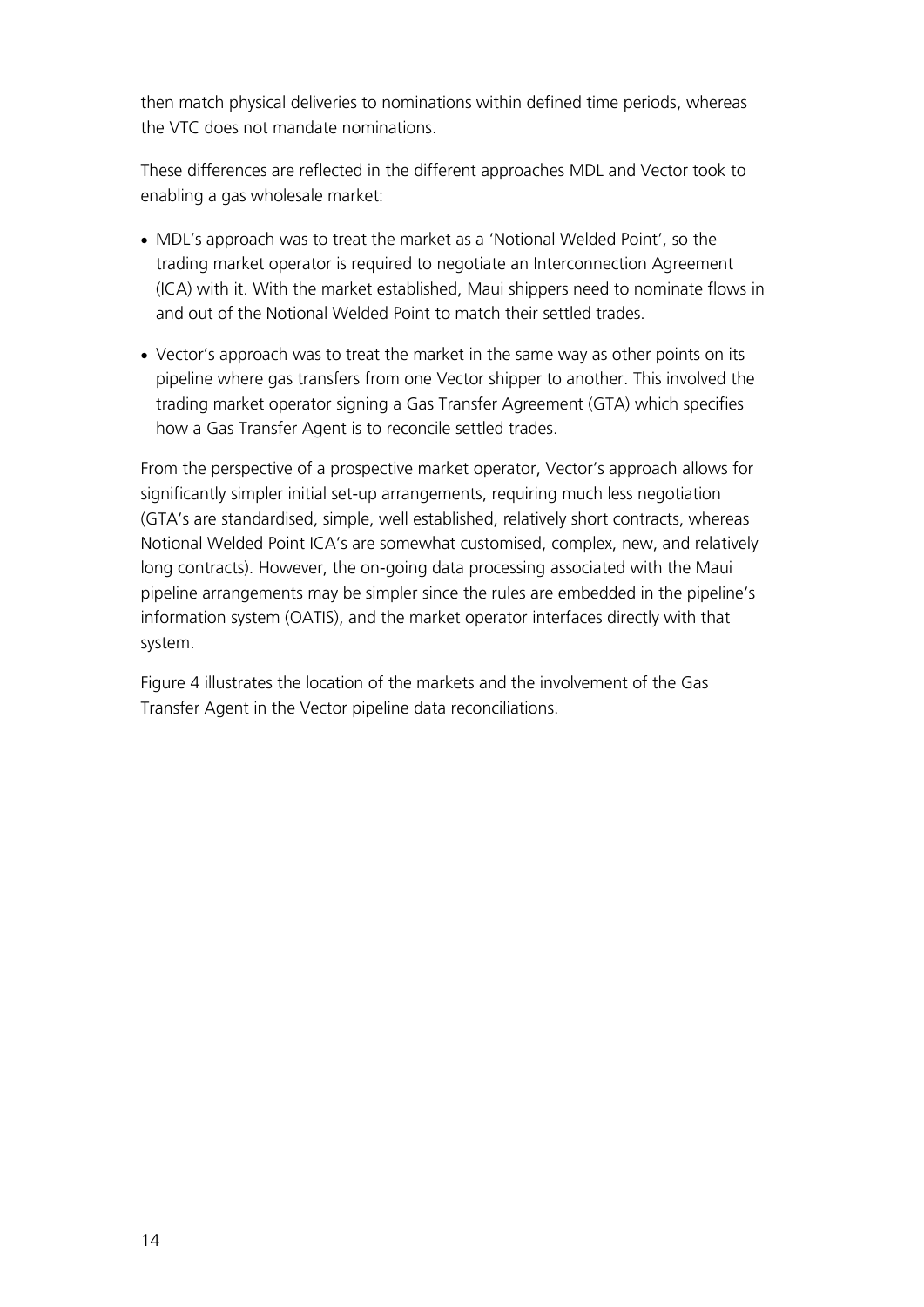

<span id="page-18-0"></span>**Figure 4 - Location and operation of markets**

#### **3.3 Gas Industry Co observations**

#### **Transparency**

There are a number of public reference points for natural gas prices – the BGX (as discussed in section 2.3), the Energy in New Zealand report<sup>6</sup> published annually by the Ministry of Business, Innovation and Employment (MBIE), residential price tariffs published by individual retailers, and various financial disclosures under the information disclosure requirements implemented in October 2012 by the Commerce Commission pursuant to Part 4 of the Commerce Act 1986<sup>7</sup>, can all be used to glean a possible value of short-term wholesale gas. But none of these provides such a direct,

 6 Previously published as the Energy Data File.

<sup>&</sup>lt;sup>7</sup> This replaced the Gas (Information Disclosure) Regulations 1997, which also included financial disclosures.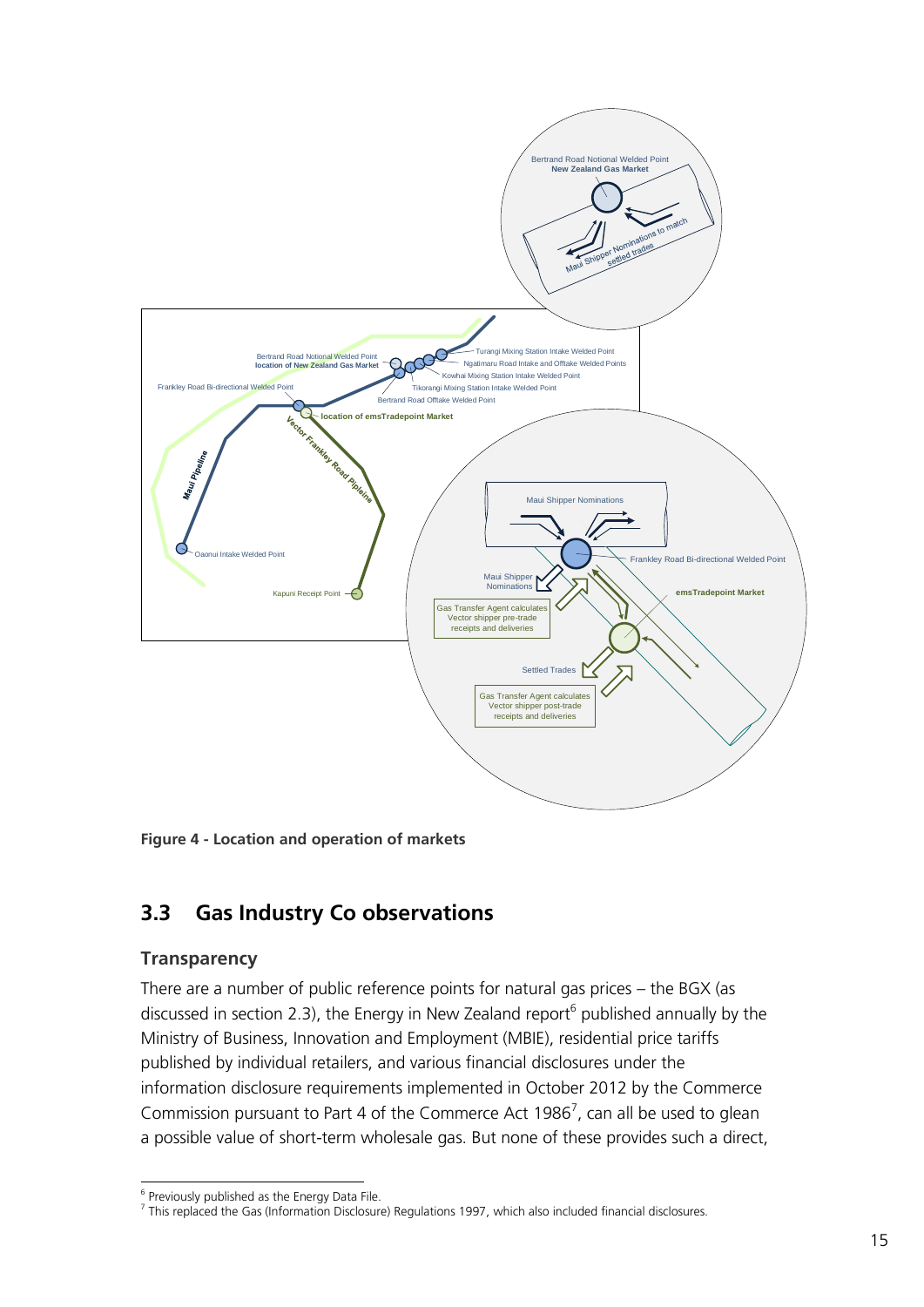simple, and reliable source of competitive market prices as is now available at Transpower's emsTradepoint website. We believe this represents a significant improvement to price transparency.

#### **Efficiency**

Now that pipeline users have the option to buy gas on a wholesale market, they need no longer directly contact other users to see who can offer them the gas they need. Also, by using a market they can be confident that the prices obtained are competitive. In addition, given the ease that gas can now be obtained, it should be easier for pipeline users to balance their positions at lower cost. We consider that these benefits will bring an unambiguous improvement to transactional and operational efficiency.

#### **Access regimes**

As noted earlier, each market was enabled by a different set of contractual arrangements, reflecting the different access arrangements on the Maui and Vector pipelines. However, it should be recorded that the main element used to enable the market on the Maui pipeline – the Notional Welded Point ICA – is complex and new, whereas the main element used to enable the market on the Vector pipeline – the GTA – is simple and standard. The reasons for, and significance of, these differences is discussed in Chapter 4.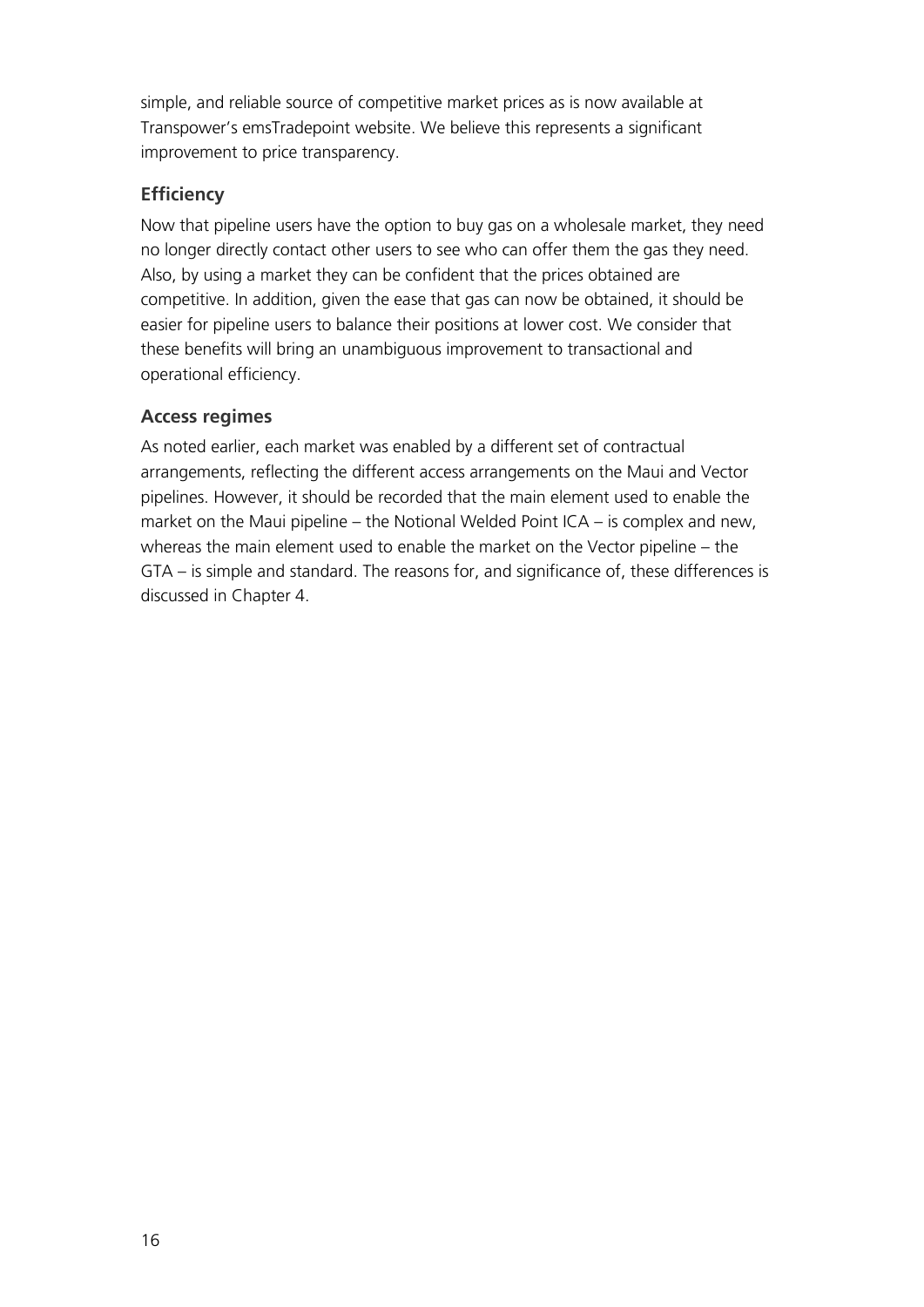# **4 Consideration of possible policy issues**

We have described the benefits we expect wholesale gas trading markets to bring, their design features and how they fit with other transmission access arrangements. In this chapter we consider whether they give rise to any public policy concerns.

#### **4.1 'Interconnection' review**

Given that the wholesale gas trading platforms were to be 'interconnected' to the pipelines using similar arrangements to physical interconnections, we were interested to understand whether there would be benefit in the Interconnection Guidelines being updated to also cover such non-physical interconnections. In particular we wished to consider whether any issues arose that were of concern from a public policy perspective that could be addressed in a guideline. We commissioned Concept Consulting to advise us on these matters.

Our initial understanding was that the Maui arrangements for enabling a gas market were more closely related to physical interconnection than the Vector arrangements. This view was supported by the fact that the prospective market operators on the Maui pipeline were required to negotiate ICAs with MDL, in the same way as parties seeking physical interconnection. The Vector arrangements did not require an ICA, as explained in Chapter 3. We therefore asked Concept Consulting to focus on the negotiation of the gas market ICAs.

#### **The Concept Consulting review**

The Concept Consulting review looked at the March to September 2013 period during which NZX and Transpower were both negotiating ICAs with MDL. These negotiations resulted in NZX concluding an ICA, while Transpower chose instead to operate its market on the Vector pipeline.

The key findings from the Concept Consulting review are:

#### **Potential conflict of interest**

 As discussed in section [2.3,](#page-10-0) at one time the MDL Commercial Operator had a proposal to establish its own gas trading platform through a development of the BGX. This suggested there may have been a conflict of interest. However, the review found that neither MDL nor its Commercial Operator had a conflict of interest during the period March to September 2013 when the Commercial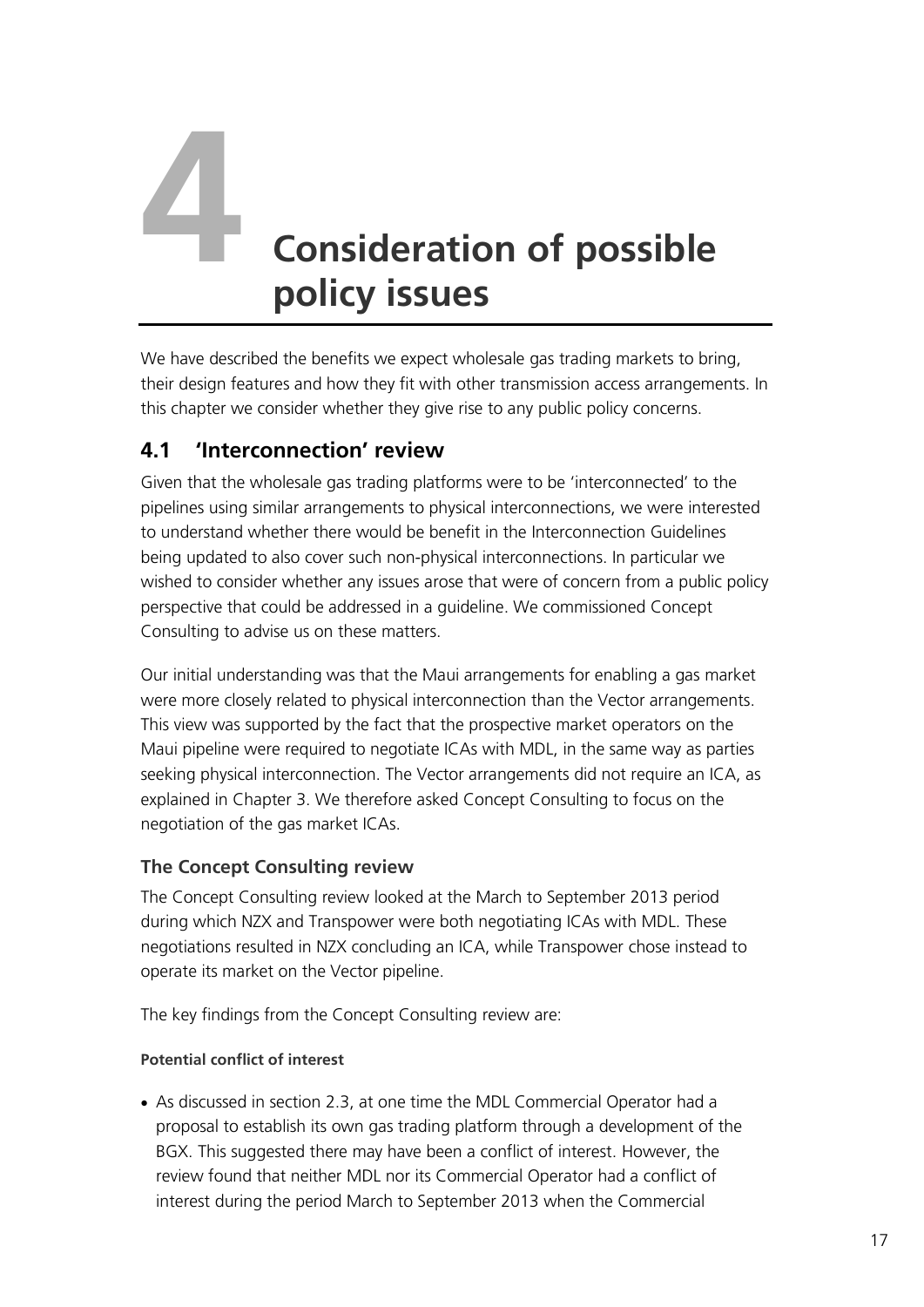Operator was negotiating ICAs with NZX and Transpower as, by then, the Commercial Operator's initiative to develop the BGX into a full gas trading platform had ended.

 The review noted that it would have been helpful to the overall process if this absence of any conflict of interest was made clear by March 2013.

#### **MDL Concerns**

 MDL has concerns about possible arbitrage or manipulation of tolerances on the Maui pipeline that could be facilitated by platform-based trading markets on the Maui pipeline. It considered that it needed to address these concerns in the ICAs being negotiated in the interests of all shippers on the Maui pipeline and the integrity of the gas market. $8$ 

#### **Guidelines for gas market ICAs**

 It is unlikely that a set of guidelines, of the kind that Gas Industry Co has developed for physical interconnections, would have averted the disagreements that occurred during the ICA negotiation, or that recourse to a third party (in the form of mediation or arbitration) would have assisted agreement.

#### **Negotiation process**

- The parallel process of negotiating ICAs with both NZX and Transpower at the same time, and endeavouring to maintain identical or at least similar provisions in the two ICAs, probably slowed the process, and may have restricted the extent to which MDL was prepared to negotiate alternative provisions.
- The six-month timeframe for negotiations was not unreasonable for a commercial negotiation - given that MDL needed to form a view on the importance of its concerns about possible arbitrage and manipulation of Maui pipeline tolerances.

#### **Public Policy outcomes**

- The objectives under Part 4A of the Gas Act and the GPS relate to access to essential infrastructure, facilitating competitive market arrangements, and minimising barriers to competition. In this context the process appears to have yielded reasonable outcomes: the establishment of a platform-based wholesale gas trading market designed specifically to meet the needs of pipeline users; reported trading volumes that appear to be reasonable for a fledgling market; potential to lower the barriers to gas trading and the associated search and transaction costs; and increased transparency of gas prices to a wider group of market participants.
- As the New Zealand gas market is very small in international terms, platform-based trading is likely to remain at modest levels, and liquidity goals are more likely to be

<sup>1</sup> <sup>8</sup> These concerns were not an issue when Gas Industry Co sought interconnection to enable the trial wholesale market in 2010 because MDL considered that Gas Industry Co, as the market operator, would not tolerate such behaviour from market participants.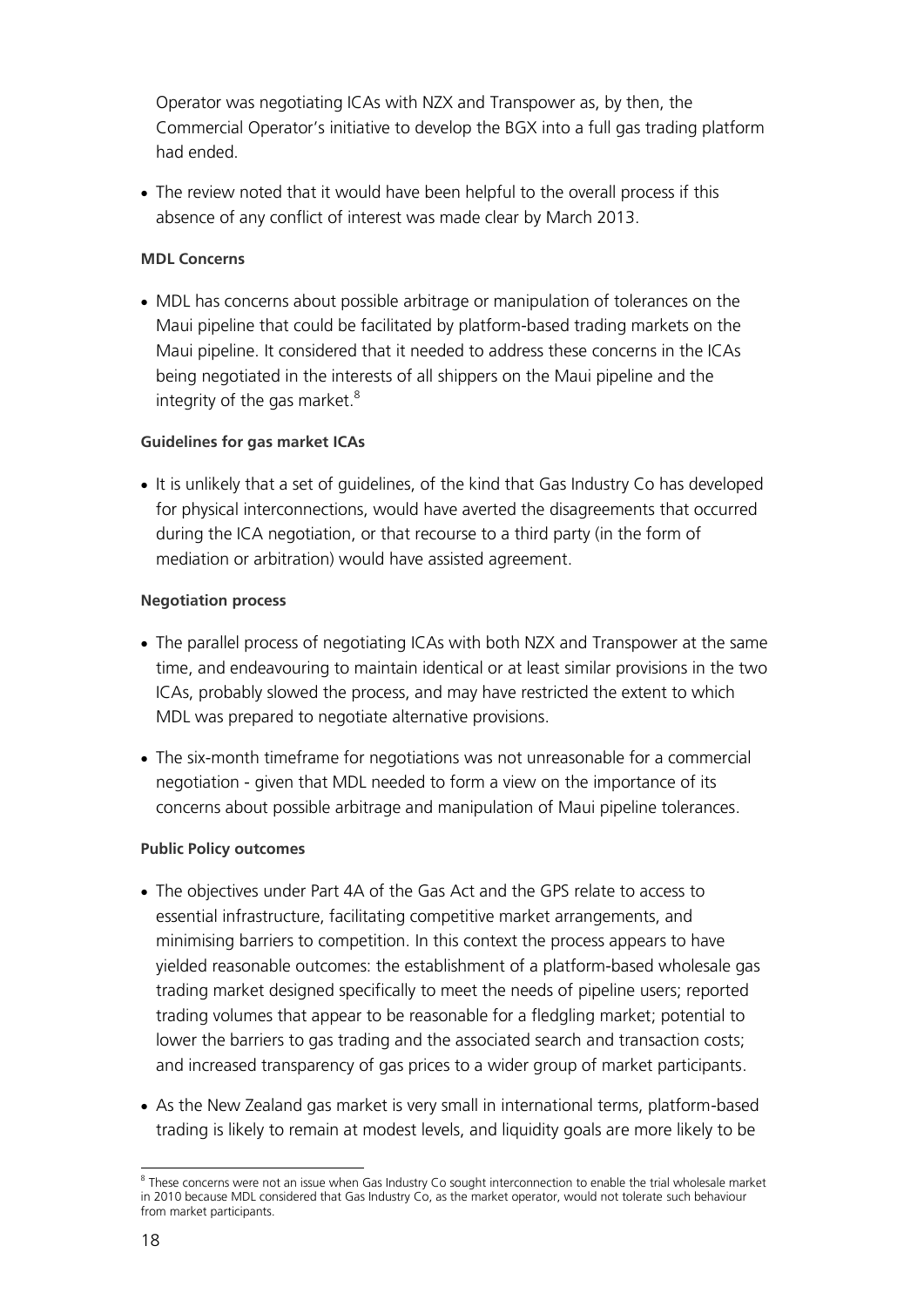supported by all trades going through one market. Against this background there appears to be little value in now considering guidelines for the process of parties negotiating Notional Welded Points for the purpose of establishing platform-based gas trading markets.

#### **4.2 Discussion**

We accept the findings of the Concept Consulting Report and believe they shed light on the interaction of wholesale market arrangements and other open access arrangements, particularly transmission pipeline balancing. They show a full appreciation of how integrating gas trading with the operation of the pipelines requires an understanding of:

- the Gas Trading Rules;
- the MPOC, that sets out the multilateral terms of access to the Maui pipeline for pipeline users;
- MDL's Transmission Services Agreements (TSAs) and ICAs, that incorporate the terms of the MPOC;
- MDL's residual balancing arrangements, particularly the BGX;
- MDL's Standard Operating Procedures (SOPs), that set out the detail of how MDL will meet its various open access contractual obligations;
- the VTC, that sets out the multilateral terms of access to the Vector pipeline for Vector Shippers;
- Vector's TSAs, that incorporate the terms of the VTC; and
- GTAs, that set out how a Gas Transfer Agent will reconcile and notify quantities of gas transferred between market participants at a particular location.

It is therefore not surprising that negotiations between the prospective market operators and the pipeline owners took six months. In fact, given that their respective board approvals were also required, it can be considered quite a timely outcome.

We note that, in addition to the possible conflict considered in the Concept Consulting review, the Maui pipeline owners can trade gas on the BGX and may be disadvantaged by the introduction of another market that could depress prices and reduce the amount of BGX activity.

Nonetheless, we agree with the Concept Consulting report, that MDL had real concerns about the wider impact of a gas market on its pipeline operations.

#### **MDL concerns**

Gas Industry Co understands that MDL is concerned that a wholesale gas trading market could: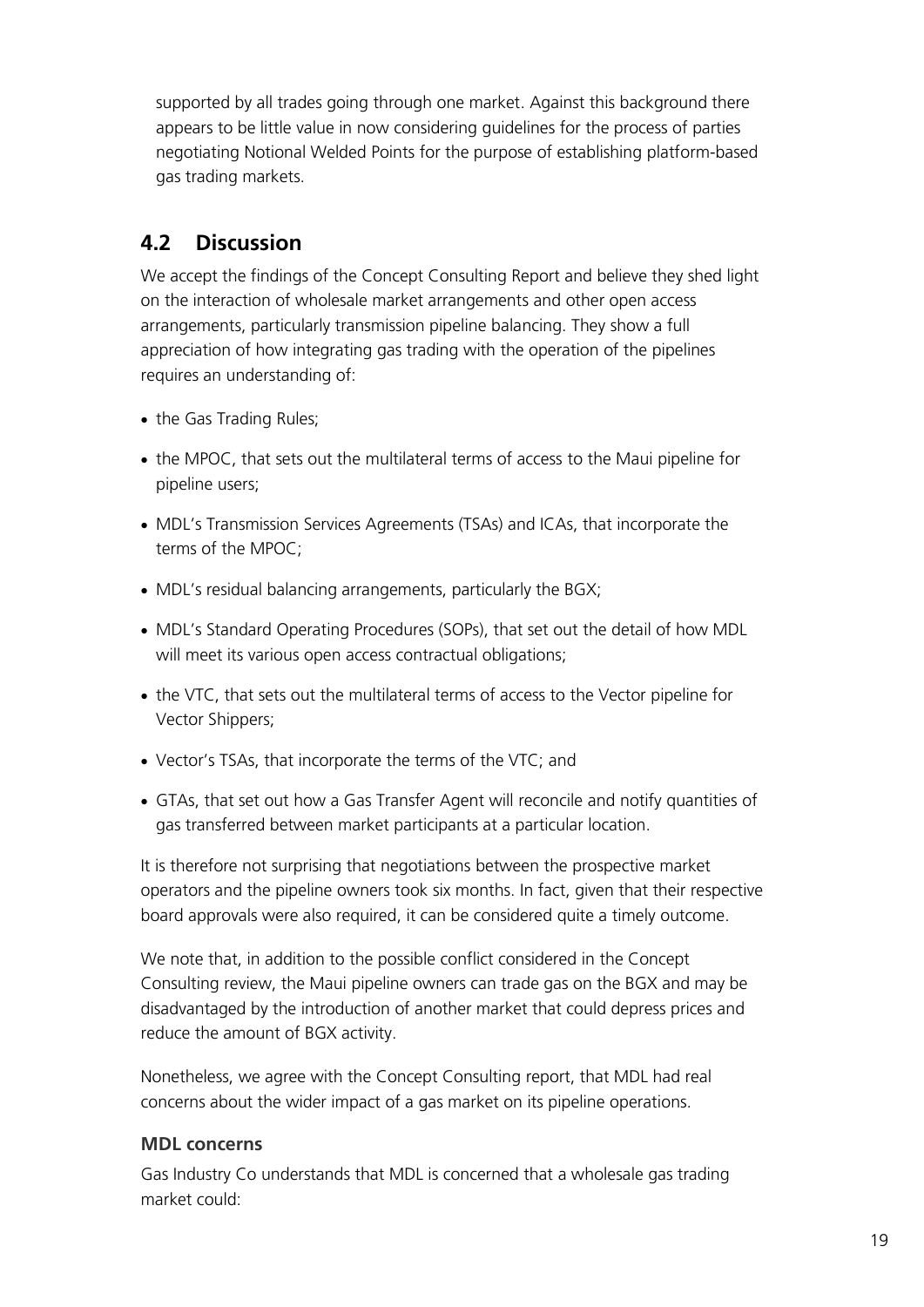- make it easier for pipeline users to trade the imbalance flexibility they are allowed under the MPOC to make a profit, resulting in more unstable linepack (potentially leading to higher residual balancing costs); and
- obscure from MDL which pipeline users were misbehaving;

These concerns are related to MDL's underlying belief that the incentives on Maui pipeline users to physically flow the quantities of gas they have nominated are weak.

MDL sought to address some of these concerns in the ICAs it negotiated. While MDL considers its approach was necessary to ensure the stable operation of its pipeline and to protect pipeline users, at least one of the prospective market operators considered some of these resulting clauses to be unnecessarily intrusive. For example, in the ICA it concluded with NZX:

• Clause 9(e)(iii) requires that the Market Rules must:

…provide MDL with all such records and information concerning each Participant, each Participant's market behaviour, and each Participant's compliance with the Market Rules, which an experienced, diligent and skilled operator of a gas market of the kind described in clause 6(c) is likely to consider would be, or become, material to MDL or in connection with this Agreement or the operation of the Maui Pipeline;

• Clause 10(a)

MDL shall provide written confirmation to the Welded Party as and when MDL considers that the Market Rules meet the requirements of clause 9. MDL shall then at the same time identify the Market Rules that are deemed by MDL to be critical for the purposes of this Agreement, and these shall be listed in Schedule 1 of this Agreement;

 $\bullet$  Clause 10(c)

the Welded Party shall fully and promptly advise MDL of each and every actual or alleged breach by a Participant or by the Welded Party:

(i) of any of the Market Rules identified as critical in Schedule 1; or

(ii) of any Market Rule where that actual or alleged breach is such, or of a kind, that an experienced, diligent and skilled operator of a gas market of the kind described in clause 6(c) is likely to consider would be, or become, material to MDL or in connection with this Agreement or the operation of the Maui Pipeline;

 $\bullet$  Clause 10(d)

the Welded Party shall fully and promptly advise MDL of each and every act, matter or thing concerning a Participant, a Participant's market behaviour or a Participant's compliance with the Market Rules which an experienced, diligent and skilled operator of a gas market of the kind described in clause  $6(c)$  is likely to consider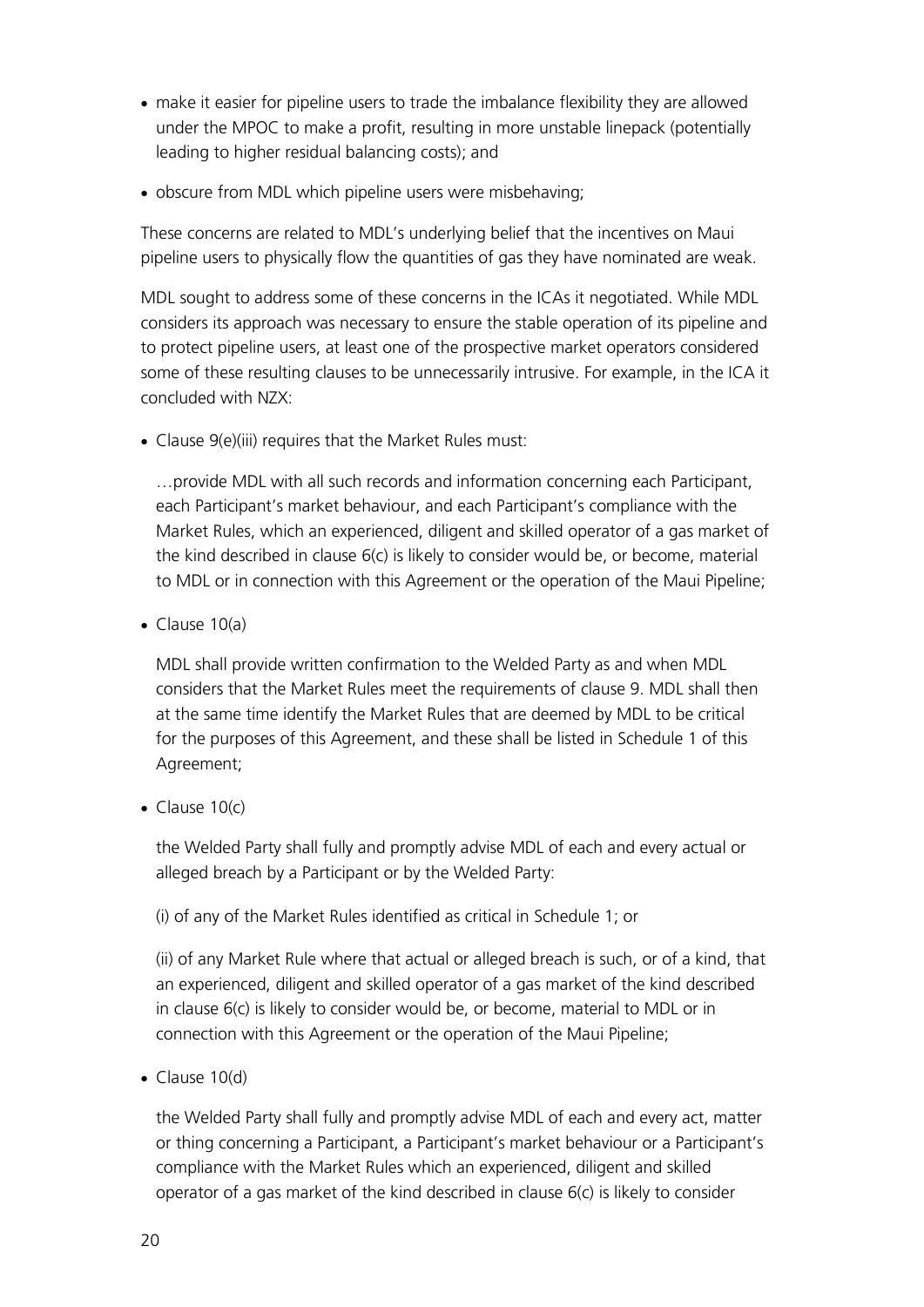would be, or become, material to MDL or in connection with this Agreement or the operation of the Maui Pipeline (Material Matter). Within 10 Business Days after receiving advice from the Welded Party under this clause 10(d), MDL may, acting as a Reasonable and Prudent Operator, request the Welded Party to investigate and report to MDL upon any Material Matter. The Welded Party will comply with any request from MDL under this clause 10(d) as soon as practicable and the last sentence of clause 10(f), adjusted as necessary for the purpose, shall apply in respect of the investigation and report;

The tenor of these clauses gives some indication that MDL was not exactly sure how its concerns would become manifest. Transpower found that it could establish its market on the Vector pipeline with simpler and less intrusive arrangements, and chose to follow that route.

#### **4.3 Gas Industry Co observations**

#### **Different approaches to enabling the markets**

We note that there has not previously been any gas trading between users on the Maui pipeline, so there were no established arrangements to build on other than those developed with Gas Industry Co for the trial wholesale market in 2010. MDL considered that the arrangements with NZX and Transpower would need to be different to those it had agreed with Gas Industry Co because the motivation of the parties is materially different. This accounts for the very measured and careful approach MDL took to negotiating the ICAs.

By contrast, gas has been traded between users on the Vector pipeline since the beginning of open access in 1996. So the arrangement for enabling this – the GTA – was well established, and no significant negotiation was required. Also, the fact that users are familiar with those arrangements may be a factor in the different levels of participation in the NZX and Transpower markets.

We also note that since it is only MDL who actively balances its pipeline by buying and selling balancing gas, it is more familiar and more concerned with the consequences of users not maintaining their balance positions. This may also have been a factor in its approach to the negotiation.

#### **MDL concerns**

As far as we are aware, the MDL concerns referred to above have not been more widely debated in the industry. Although MDL went some way towards addressing its concerns in the ICA it concluded with NZX, it seems that this will have little effect since Transpower chose to establish its market on the Vector pipeline, where an ICA was not required. It is Transpower's emsTradepoint market that is currently operating, so MDL's concerns have not been addressed.

Gas Industry Co understands that MDL remains very concerned that Transpower's emsTradepoint market will adversely affect balancing on the Maui pipeline. If its fears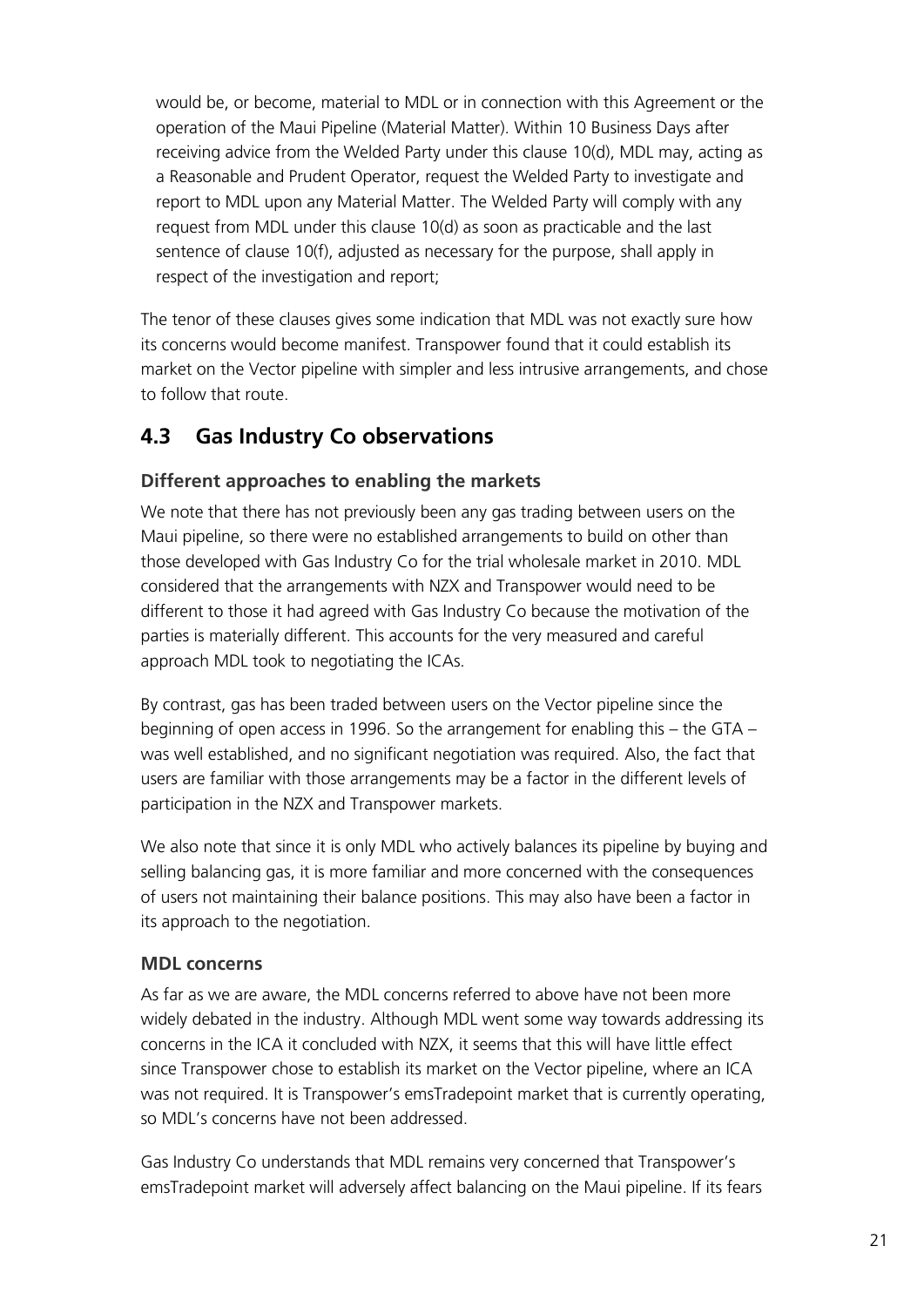materialise, the result will be more residual balancing actions on the Maui pipeline or, in the worst case, more critical contingency situations occurring. At present Gas Industry Co is not persuaded that this is a significant risk, but welcomes further industry focus and discussion. We note that Vector has not raised similar concerns, although we would expect it to be very concerned if the introduction of the market resulted in an increased number of contingencies. In our view the prudent approach is to track the balancing metrics in the immediate future to judge whether MDL's concerns have substance that may lead to inefficient outcomes.

If it proves that stronger rules are necessary, we will work with industry participants to determine what they should be and how they should be enforced.

#### **Role of guidelines or similar policy instruments**

We agree with Concept Consulting's advice that developing Gas Industry Co's Interconnection Guidelines would not be helpful in relation to gas market 'interconnections'. Although there is some overlap, gas market interconnections give rise to some significantly different issues than physical interconnections. Also, as Transpower is not an 'Interconnected Party' under the VTC (since it does not have an Interconnection Agreement with Vector), it would be confusing if Transpower was subject to the Interconnection Guidelines. In any case, given the market size, there are unlikely to be any further gas market interconnections, so we do not consider that a further or amended guideline would be helpful.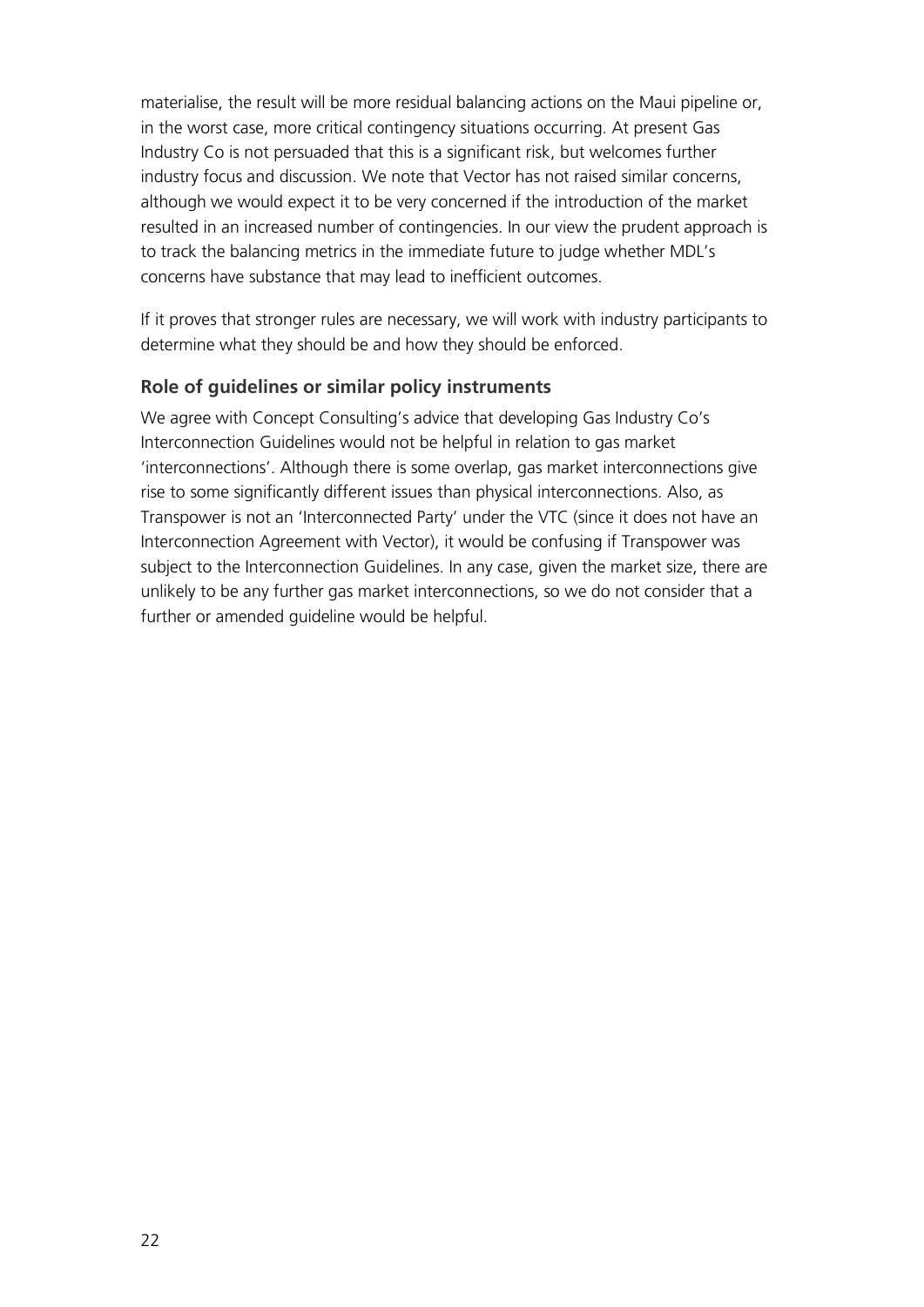**Key findings and next steps**<br>5.1 Key findings

#### **5.1 Key findings**

Key findings are:

- (a) Gas Industry Co considers that the introduction of a gas trading market is a significant step towards achieving Government's policy objective of efficient arrangements for short-term trading of gas;
- (b) an independent review of the process for achieving gas trading market interconnection arrangements on the Maui pipeline found no issues requiring intervention, but did identify a number of concerns the Maui pipeline owner has about pipeline balancing that could be exacerbated by the introduction of a gas trading market;
- (c) we recognise the Maui pipeline owner's concerns, but we consider that the risks arising from the introduction of the market are manageable. However, we believe it is prudent to keep track of balancing metrics in the immediate future and to be alert to any adverse consequences; and
- (d) the on-going industry efforts to improve transmission access arrangements in response to recent recommendations from a Panel of Expert Advisers under the Gas Transmission Investment Programme (GTIP) may also have consequences for pipeline balancing. Gas Industry Co will continue to encourage and monitor these developments.

#### **5.2 Next steps**

Gas Industry Co will:

- monitor gas market and pipeline balancing activity in the immediate future;
- encourage and monitor the work of industry participants in responding to the recommendations from the Panel of Expert Advisers; and
- report to the Minister and stakeholders on the impact of the gas market as necessary.